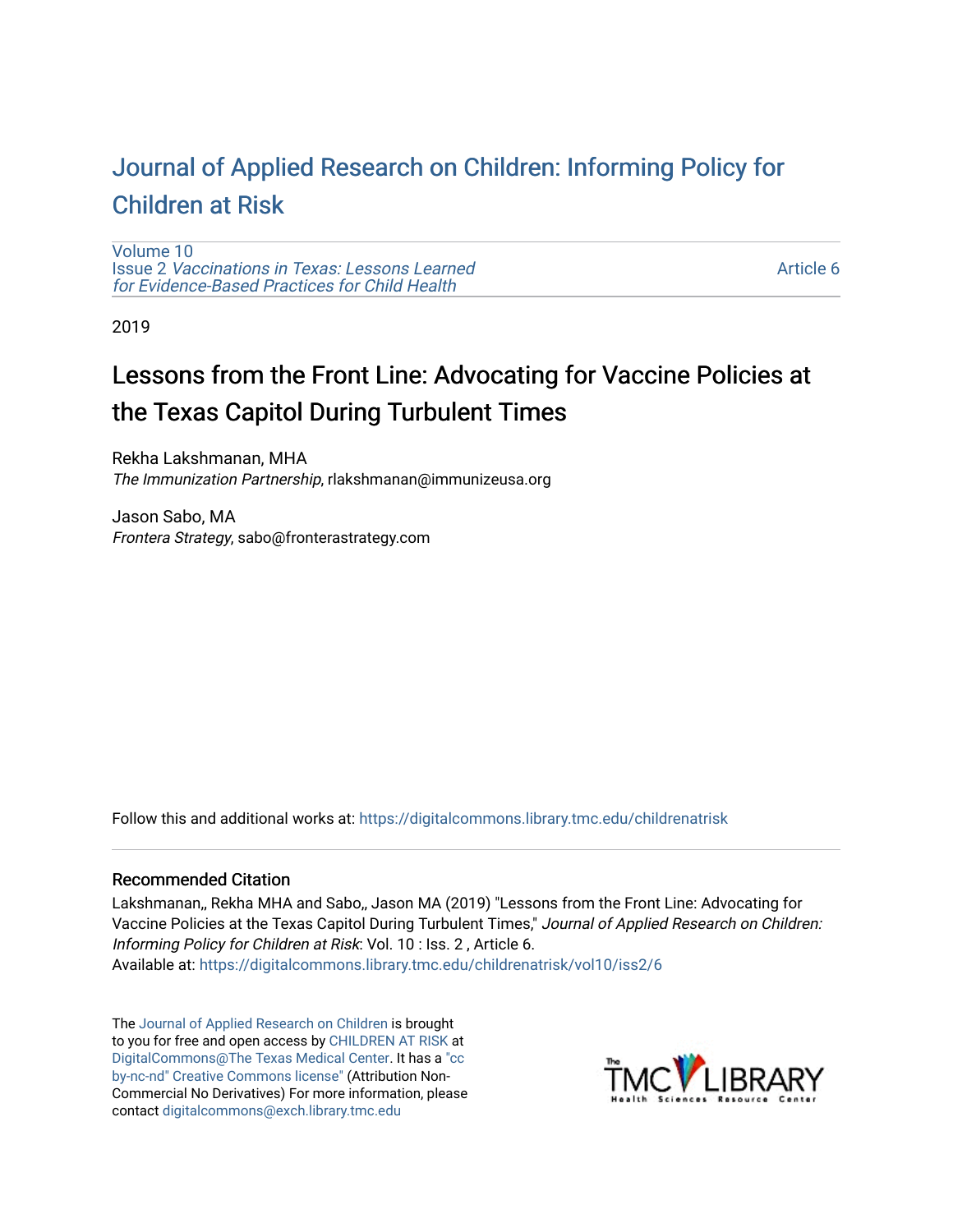# Lessons from the Front Line: Advocating for Vaccine Policies at the Texas Capitol During Turbulent Times

## Acknowledgements

The authors thank Dr. Lisa Kerber for editing and proofreading this manuscript.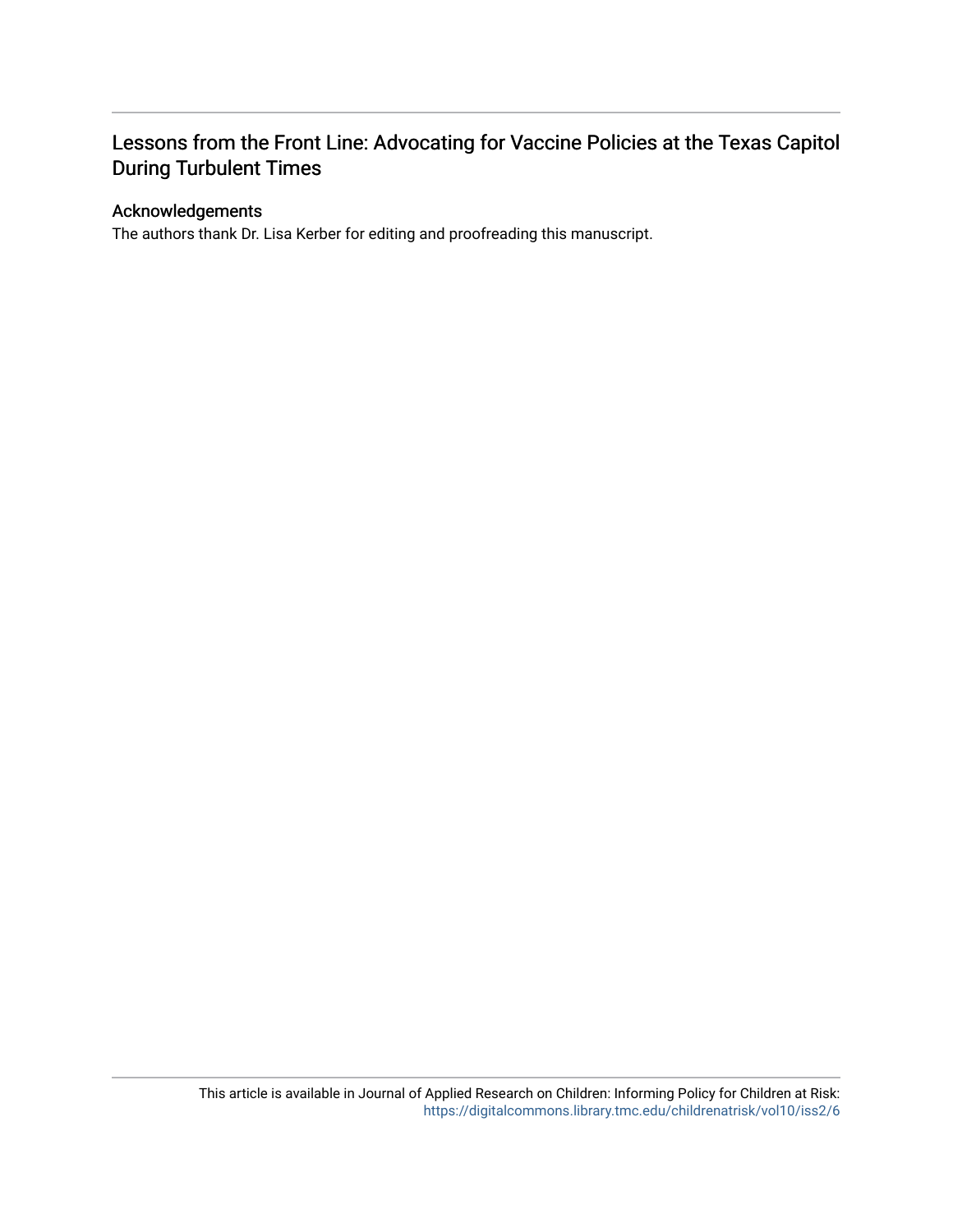## **INTRODUCTION**

The anti-vaccine movement has become a destructive voice in state legislative politics in many states, including Texas. Ironically, most Texans support vaccines and laws requiring vaccination for school entry. Public opinion polling confirms that both Democrats and Republicans in Texas support expanded access to vaccines and laws requiring immunization for school attendance. Despite this broad support, attempts by the anti-vaccine community to influence elections are on the rise, and some Texas lawmakers are working hand in hand with anti-vaccine activists to dismantle the state's immunization laws.

This paper examines the origins of this political disconnect among a small group within the Republican Party and provides steps to counter its ill effects. It details how an issue with strong popular support can fall victim to politics and describes the circumstances that nurtured the rise of antivaccine politics in Texas. We begin by broadly describing the efficacy of vaccines, public support for vaccination, and the recent opposition toward vaccines in the U.S. Texas is used as an example to describe how advocates can pass immunization laws in the face of an organized antivaccine movement and within a volatile political context. We conclude by sharing lessons learned from the field, so other states and communities with existing or emerging anti-vaccine movements can effectively organize and continue to pass pro-vaccine legislation.

## **BACKGROUND**

## Safe and Effective Vaccines

Extensive scientific research conducted over the decades and across the world has consistently shown vaccines are a safe and effective way of preventing disease. The Centers for Disease Control and Prevention (CDC) ranks vaccination as one of the top 10 public health achievements in the 20<sup>th</sup> century.<sup>1</sup>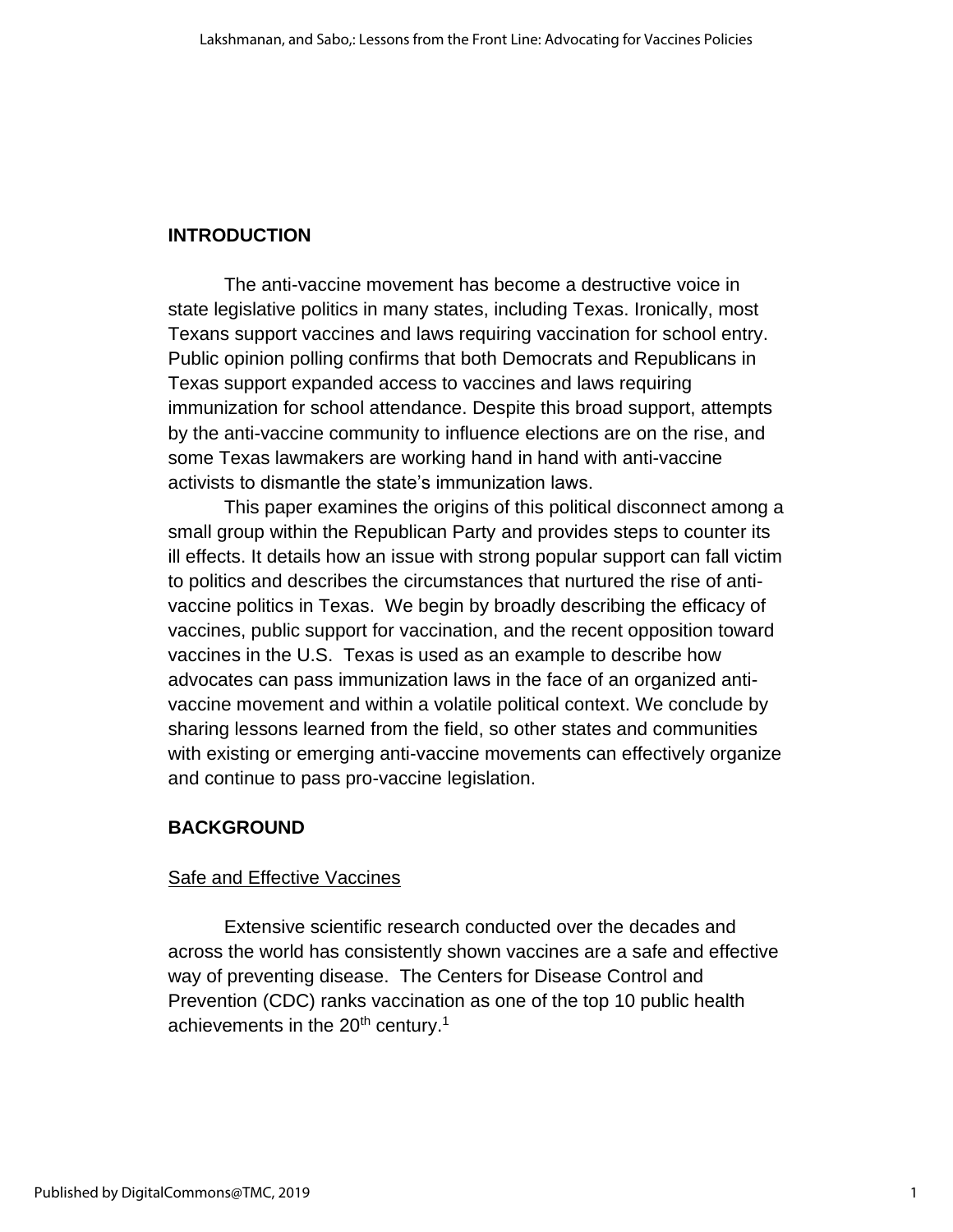Immunization is cost effective and lifesaving. The CDC estimates that the immunization of children from 1994 to 2018 prevented over 400 million illnesses and saved over \$1 trillion dollars in societal costs.<sup>2</sup> Preventing disease through vaccination alleviates economic burdens on health care systems, keeps healthy people well, and protects individuals vulnerable to infectious diseases. Vaccination is a public health intervention that not only impacts an individual's health, but also impacts a larger population.

A high percentage of the population must be vaccinated to prevent the re-emergence of vaccine-preventable diseases. For example, approximately 95% of a population must be vaccinated to prevent the spread of measles. $3$  A decrease in vaccination rates within a population leads to lower immunity among community members, which increases the risk of vaccine-preventable outbreaks. <sup>4</sup> Therefore, it is important to ensure our population maintains high vaccination rates.

Vaccination campaigns are an effective intervention to improve immunization coverage rates. Many times, though, campaigns are response to an outbreak. The small Pacific island nation of Samoa, with a population of close to 200,000, experienced a devastating outbreak in September 2019 as a result of a human error followed by a misinformation campaign. In 2018, two infants in the same hospital died after receiving a measles-mumps-rubella (MMR) vaccine. News of the deaths created panic in the community. Investigators later discovered that two nurses practicing in the same hospital wrongly co-administered MMR vaccine with a muscle relaxant to the two infants. <sup>5</sup> That fear, coupled with a misinformation campaign led by anti-vaccine crusaders, led to a nationwide public health scare. Vaccination coverage rates dropped in 2018 to 31% from 74% in 2017. <sup>6</sup> More than 5000 people were infected with measles. The Samoan government responded by declaring a state of emergency and implemented a mass vaccination campaign, which led to 93% of the population being vaccinated within a few months.<sup>7</sup>

Texas is another example of the benefits of vaccination campaigns and school requirements during an outbreak. In 1970, a measles outbreak occurred in Texarkana, a city bisected by the Texas-Arkansas border. Six hundred thirty-three cases of measles were confirmed during the Texarkana outbreak. Less than 5% of the measles cases in the outbreak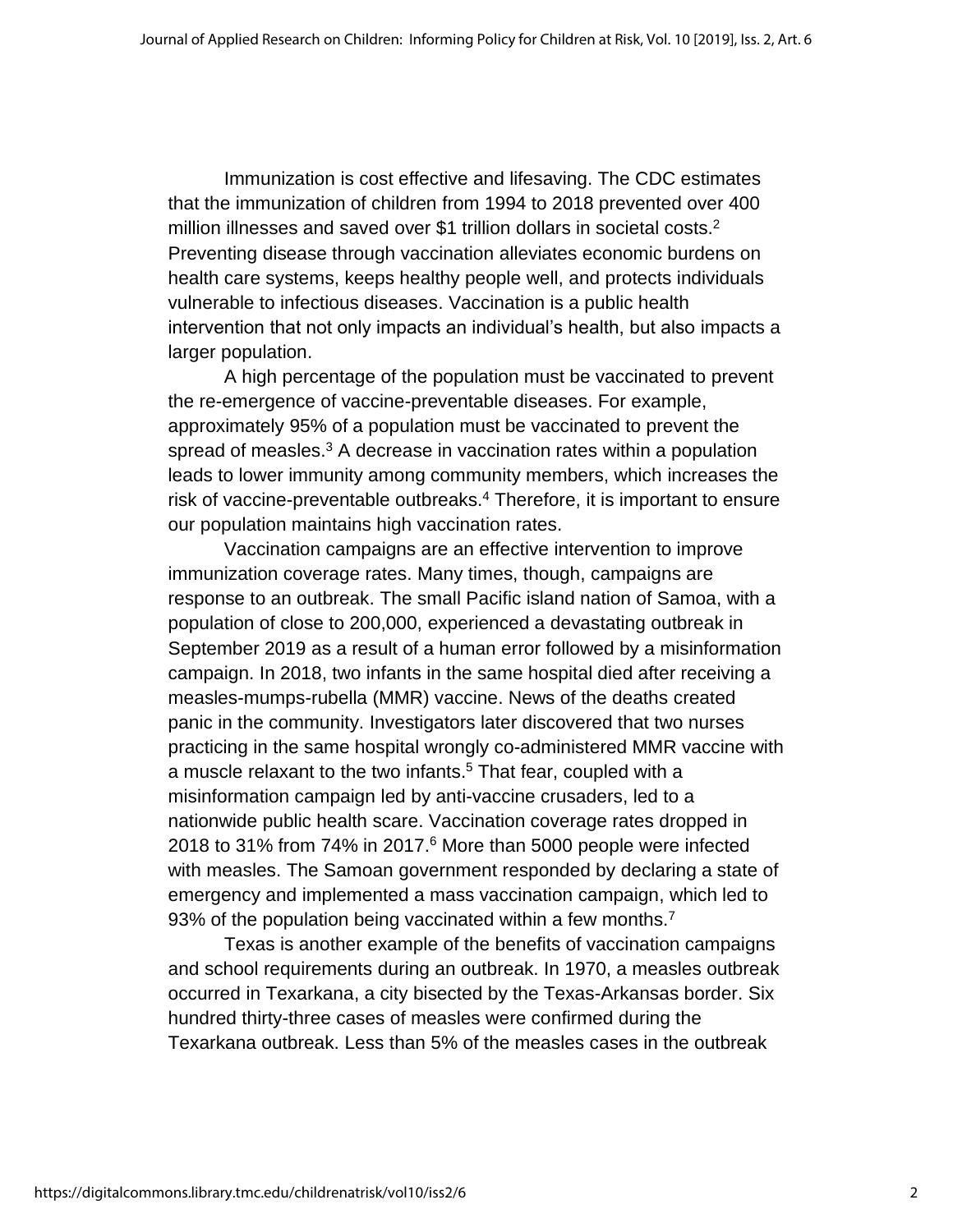occurred on the Arkansas side of Texarkana while 95% of the measles cases occurred on the Texas side. Miller County, along the Arkansas border, had 70% of children between 1 and 9 years of age vaccinated. This was primarily due to a school requirement and other outreach campaigns. On the other hand, Bowie County, on the Texas side of Texarkana, had only 57% of children between the ages of 1 and 9 years vaccinated. There were no vaccination campaigns or a measles vaccine school requirement in Texas. Immunization clinics were subsequently held to vaccinate the unvaccinated. The outreach resulted in immunization coverage levels increasing to 81%.<sup>8</sup>

Most immunization laws are enacted at the state level, and state legislation is an effective intervention to achieve and maintain high immunization rates. <sup>9</sup> The Texas-Arkansas case illustrates how school requirements positively effect immunization rates. All 50 states have vaccination requirements for school entry but allow for medical vaccine exemptions. Forty-five states allow exemptions based on religious beliefs, and 15 states allow parents to exempt their children from school-required vaccines because of philosophical beliefs.<sup>10</sup>

## History of Opposition and Fear to Vaccines

Vaccine opposition has been around since the 1700s, when Dr. Edward Jenner created the first vaccine for smallpox. As far back as the late  $18<sup>th</sup>$  and  $19<sup>th</sup>$  century, anti-vaccine activists fought vaccination using arguments about safety, medical freedom, and parental rights. Many antivaccine activists distrusted government and were suspicious of scientific research. For example, there was a rumor that the smallpox vaccine would turn people into cows because it was made from cowpox pustules.<sup>11</sup> Similar arguments and fears remain with us in 2020. As each antivaccination argument is debunked, anti-vaccine activists create new unsubstantiated reasons to oppose vaccines. As the years go by, mistrust in vaccine science ebbs and flows.

Anti-vaccine arguments have remained similar over the last decade. "Vaccines cause autism," a debunked theory, still lies just beneath the surface of most anti-vaccine rhetoric.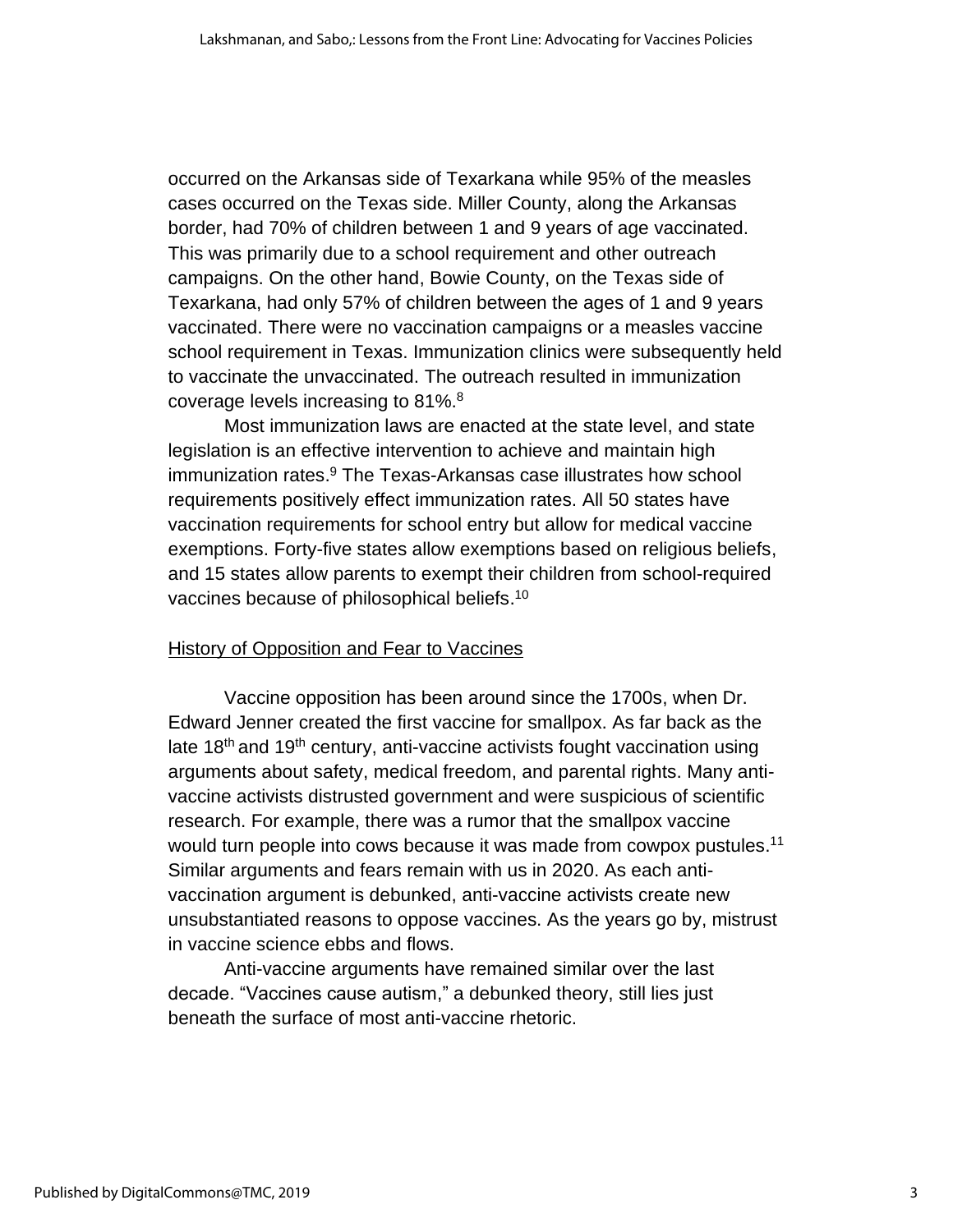These assertions are ultimately rooted in a fear of vaccines. Some people fear vaccines are unsafe and are uncomfortable with the amount of vaccines given early in a child's life. Some parents do not believe vaccines are necessary because they no longer see the disease. There is suspicion of pharmaceutical companies and their profit motives for making vaccines even though the World Health Organization reports that the global vaccine market is small compared to the pharmaceutical market.<sup>12</sup>

Parental rights are another issue. Some parents fear the government will take their children away because of their refusal to vaccinate.<sup>13</sup>

Additionally, some individuals fear social shunning of themselves and their children from parents of vaccinated children or others who learn of their medical choices.<sup>14</sup> Many also fear they will lose their ability to get a vaccine exemption from school-required vaccinations, which they believe is an infringement on their personal beliefs.

Fear among anti-vaccine parents leads some to advocate on behalf of their own children but also against vaccines broadly. In one state capitol after another, anti-vaccine activists ultimately oppose all positive vaccine legislation including giving better access to vaccines to those who want to be vaccinated and improving data transparency.

## The Rise of Politically Engaged Anti-vaccine Activists

The United States was built on principles of liberty and individualism, and these concepts have influenced how anti-vaccine rhetoric is designed and delivered. Over the past few years, anti-vaccine activists have used the concepts of liberty and individualism in extreme ways that disregard public health. Differences within political parties and short-term political posturing have begun to outweigh medical and public health considerations as policymakers decide on immunization laws. Antivaccine activists, at the expense of others, are creating a wedge within the Republican Party to push the narrative away from civic responsibility to a platform of individualism and medical freedom.<sup>15</sup>

However, this activism has moved from the chatter of a selfmarginalized fringe group to a more sophisticated and savvy political operation attempting to take its message mainstream. Anti-vaccine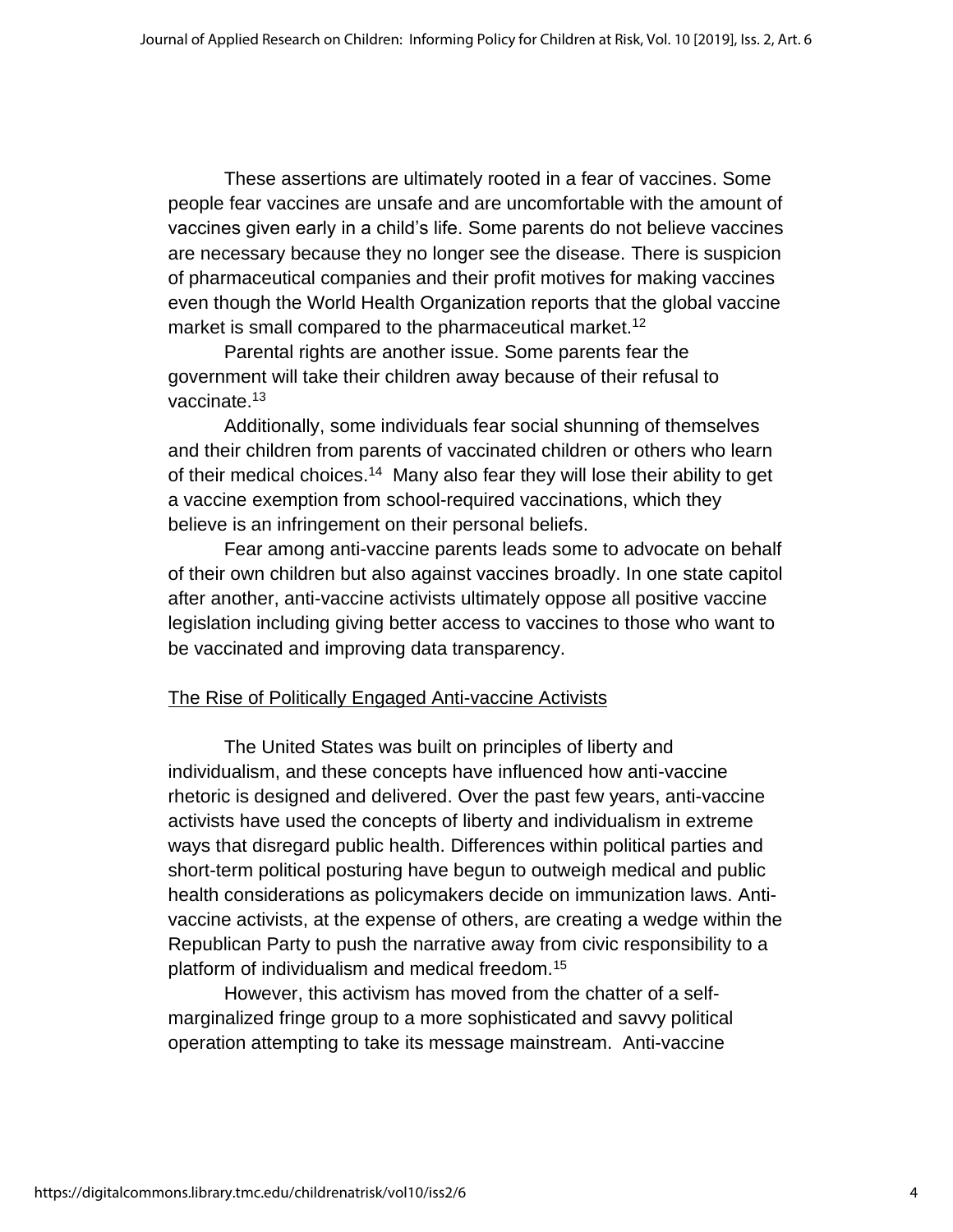activists have learned that arguing against science does not always work with lawmakers. Though some activists continue to perpetuate false medical claims, more activists have begun to use the guise of "parental rights" to oppose even the most basic vaccine policies. Anti-vaccine politics, particularly in Texas, has become part of a larger shift in political rhetoric and during primary elections in both political parties. Narrowing or widening the scope of public-school vaccine exemptions has become a policy flashpoint at state legislatures across the United States, particularly in California, Texas, Oklahoma, and recently in New York and New Jersey.<sup>16</sup> Activists turn out by the dozens in state legislatures across the nation. They camp out in capitol hallways, fill hearing rooms and force hours upon hours of repetitive testimony with misinformation, and at times disrupt and hurl insults at state legislators.<sup>17</sup>

Activists have become a fixture working on campaigns against state legislators who introduce stronger immunization laws. California state Senator Richard Pan, a Democrat, introduced legislation in 2015 to remove philosophical belief vaccine exemptions. In one of the most contentious vaccine fights in recent years, he successfully passed Senate Bill 277 into law. However, he faced immense political backlash. Antivaccine activists worked unsuccessfully to recall him in 2015 and 2019.<sup>18</sup> In Oklahoma, incumbent state Senator Dr. Erwin Yen proposed legislation to remove philosophical belief exemptions. An opponent supported by grassroots anti-vaccine activists challenged the senator, a moderate Republican, in the primary. Senator Yen lost his primary election, but his Republican challenger ultimately lost to his Democratic opponent in the general election.<sup>19</sup> Some anti-vaccine groups in states like Ohio, Michigan, Oklahoma, Oregon, and Texas have gone one step further by establishing political action committees (PACs) to receive contributions to participate in electioneering. <sup>20</sup> Campaign finance reports on the Texas Ethics Commission website show that the Texas anti-vaccine PAC received over  $$200,000$  in contributions between 2018 and 2019.<sup>21</sup>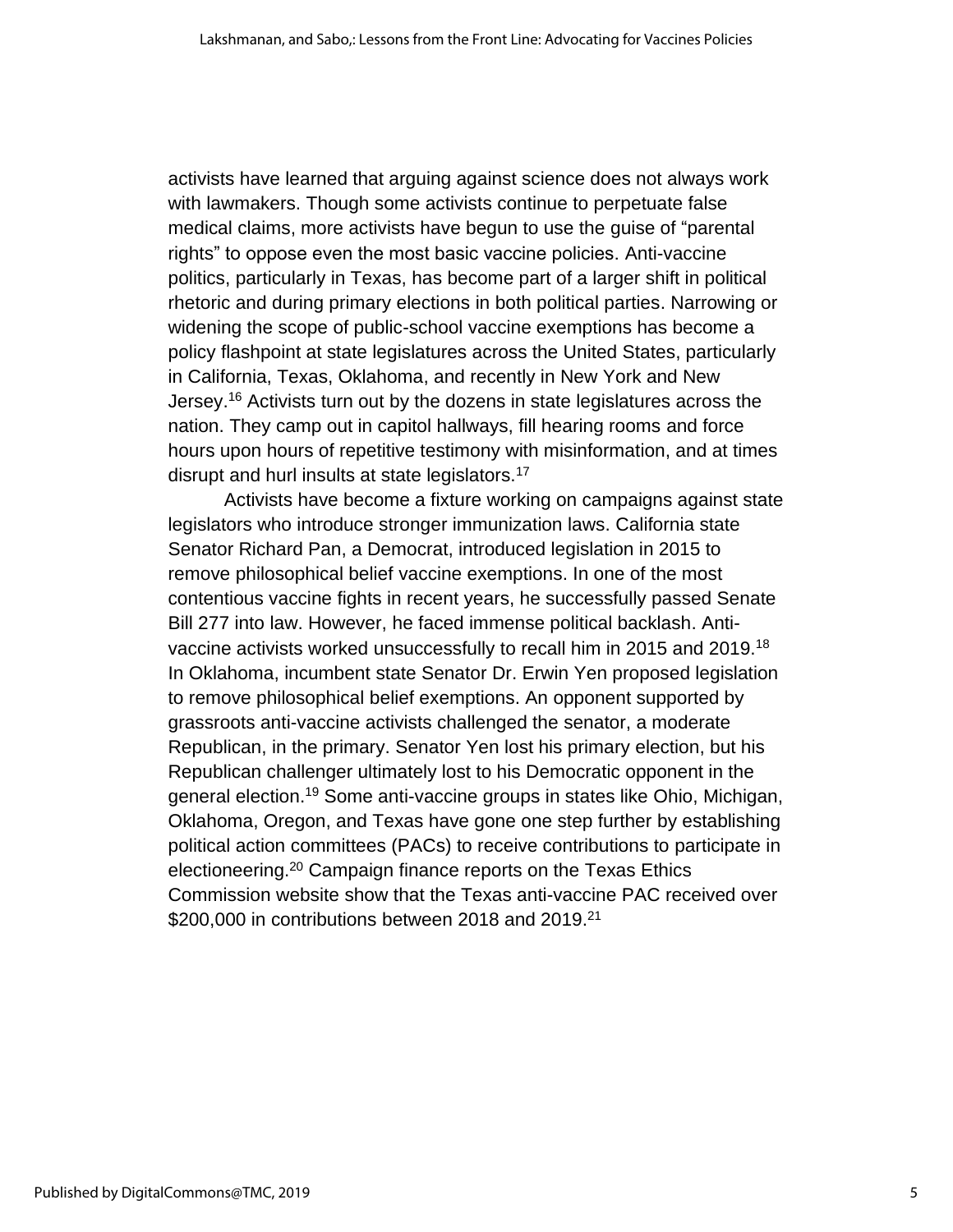## **IMMUNIZATION POLICY AND POLITICS IN TEXAS**

Texas serves as an example of the politicization of vaccines and provides a window into how pro-vaccine advocates are navigating and responding to an increasingly contentious political climate.

# Growth of Philosophical or Personal Belief Vaccine Exemptions and Vaccine-Preventable Diseases in Texas

As a result of anti-vaccine campaigns, difficulty accessing vaccines, and loose vaccine exemption laws, more families in Texas are opting their children out of school-required immunizations (Figure 1). The 2003 law to allow vaccine exemptions based on reasons of conscience has led to an increase in families filing philosophical belief exemptions. In 2003, parents filed 2314 philosophical belief exemptions versus 64,176 in 2018-2019, a 26-fold increase. 22





*Source: The Immunization Partnership*

Research shows philosophical belief exemptions and the children who have been exempted from school-required vaccines cluster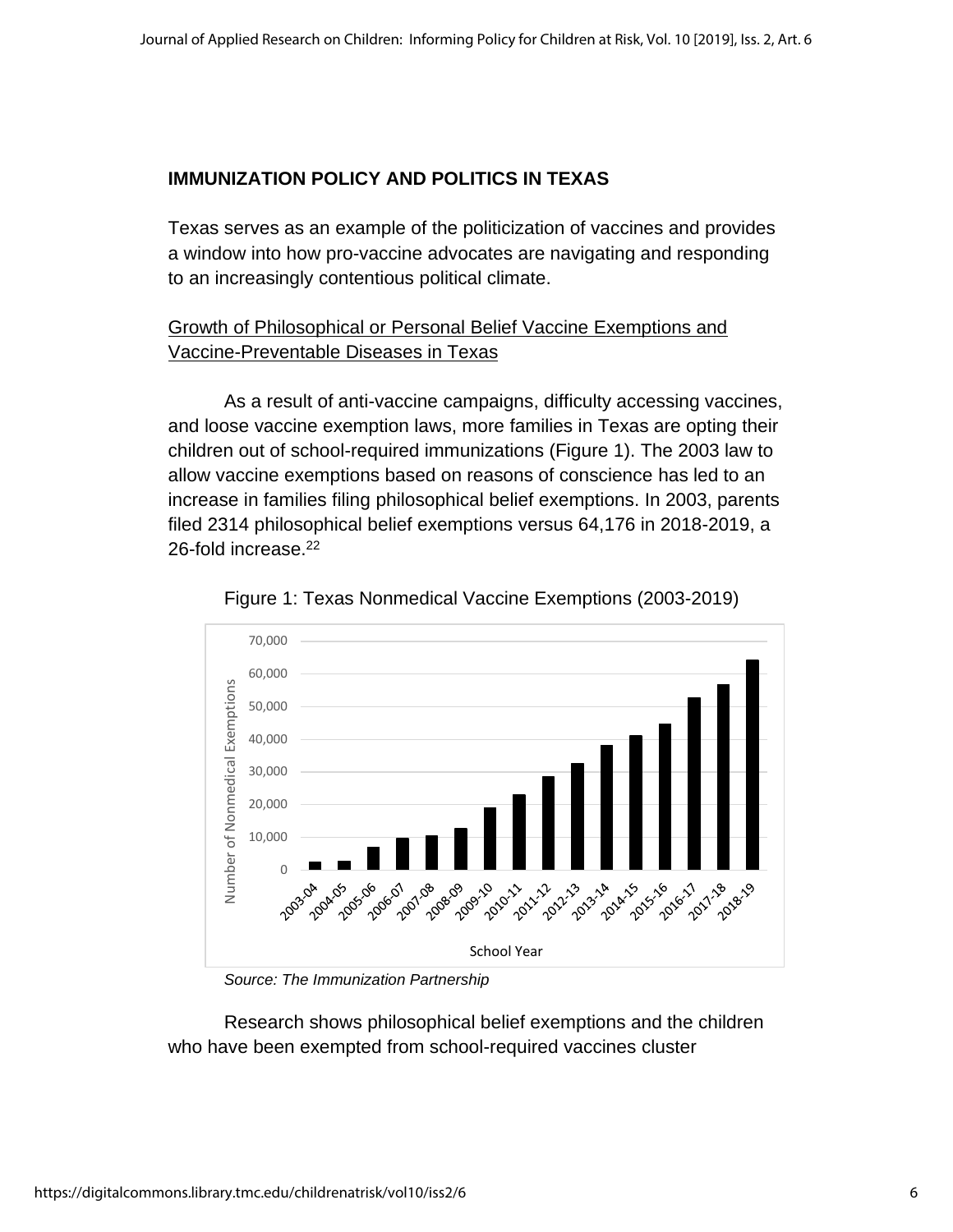geographically in neighborhoods, schools, and faith-based communities. Pockets of unvaccinated individuals lead to increased risk for disease outbreaks.<sup>23</sup>

Opposition to vaccines has real and dire public health implications. Between January and September 2019, more than 20 cases of measles were confirmed across Texas.<sup>24</sup> The greater Houston area had a cluster of measles cases, and El Paso had its first measles outbreak in 25 years. The Waco area experienced a pertussis outbreak last summer. Experts attribute some of this increase to the recent rise of organized, coordinated, and vocal anti-vaccination campaigns.<sup>25</sup>

#### Growth of the Anti-vaccine Movement in Texas

Events in the early 2000s help explain the current anti-vaccine climate. In 2002, President George W. Bush carried his party to victory during the first mid-term election of his presidency after the terrorist attacks of September 11, 2001. This election and newly redrawn legislative maps allowed Republicans in Texas to seize control of the Texas House of Representatives for the first time since Reconstruction.

After decades in the political wild, Republicans controlled all branches of government in Texas and, as a result, passed sweeping legislation. They dramatically shrank and consolidated all human health services in Texas, including the state agencies responsible for immunization programs. In 2003, during the  $78<sup>th</sup>$  Regular Legislative Session, House Bill (HB) 2292 was filed. The 311-page massive health and human services reform and agency consolidation bill had clear policy goals: cut services, save money, reduce the size of state agencies, and keep government out of people's lives.

HB 2292 included a change to statute that would haunt public health advocates in Texas for years to come. While the state had always allowed parents to opt their children out of mandatory school vaccines for medical reasons, a Texas state senator quietly added an amendment to allow parents to exempt their children out of school-required vaccines because of their philosophical beliefs. The amended language was adopted into HB 2292, and the legislature passed the bill, which the governor signed into law.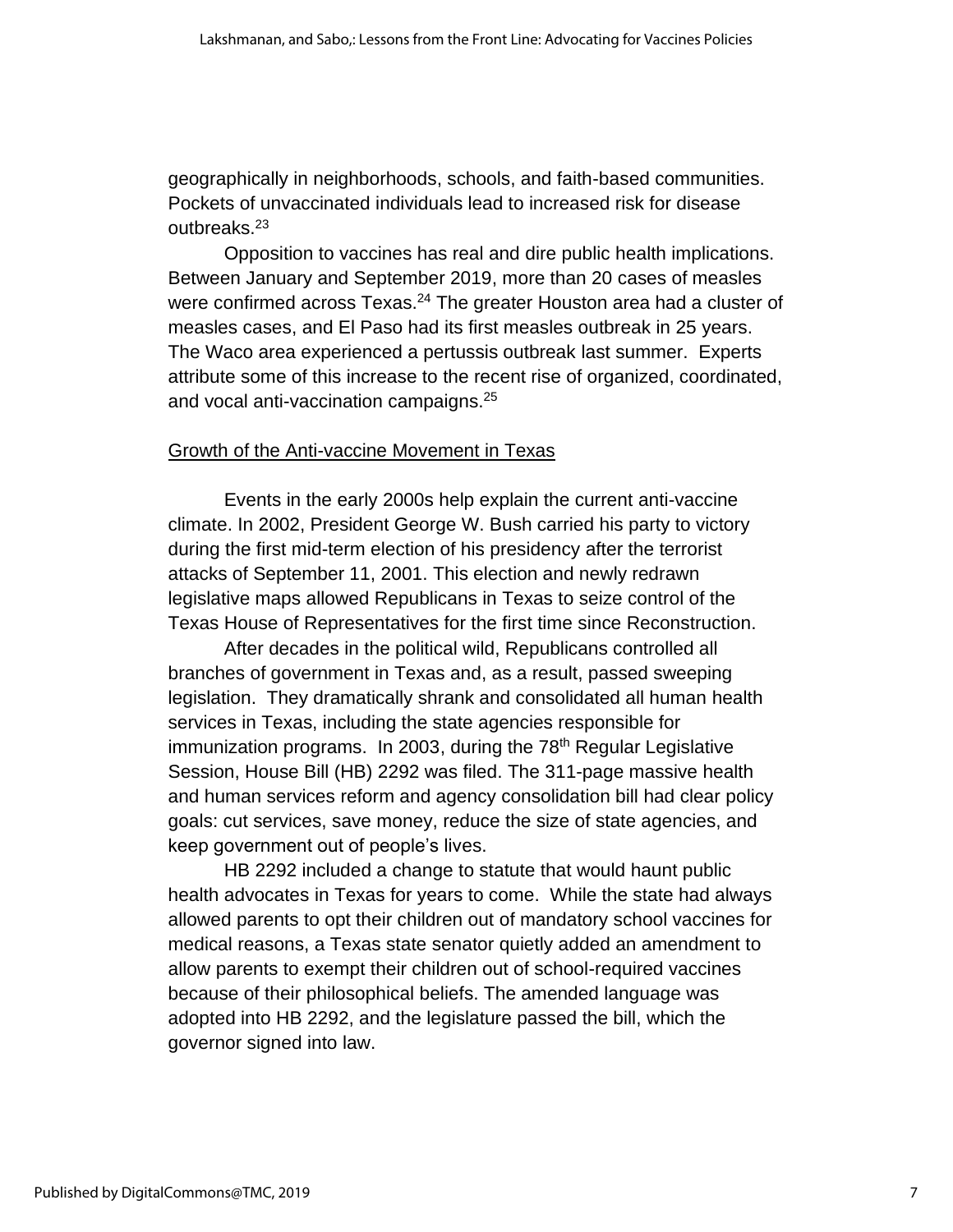The passage of HB 2292 represented a growing anti-government fervor in 2003. Intensely conservative elected officials set health policy in Texas on a course of cuts to many basic services and decreased access to health care services for thousands of children and adults. Simultaneously, state politicians were eager to reward favored constituencies, such as home school factions and other groups advocating for strict parental rights and less government oversight. As a result, the Texas Legislature began to favor legislation that increased parental control, even to the potential detriment to the health of children. The election of President Barack Obama and the passage of the Affordable Care Act, or Obamacare, only added fuel to the anti-government and antipublic health care voices already attacking vaccines at the Texas Capitol.

Events outside the state also influenced and fueled anti-vaccine activism in Texas. In 2015, California experienced a measles outbreak that originated in Disneyland. The incident led California and other states to re-evaluate their school exemption policies concerning immunizations. California passed SB 277 into law to remove personal belief exemptions. Anti-vaccine activists in Texas took note, and cries of "Don't California My Texas!" soon rang out at the Texas Capitol that same year when State Representative Jason Villalba from Dallas, (House District 114-R) filed HB 2006 to eliminate philosophical belief exemptions to vaccinations for public school attendance.

The fear of removing philosophical belief exemptions led Texas anti-vaccine supporters to form the first "vaccine choice" PAC in the country after the 2015 legislative session. Activists dabbled in a small handful of state legislative races in 2016 and campaigned on behalf of lawmakers who supported their position. Texas legislators, particularly Republicans leery of primary election opponents, began to fear electoral consequences if they were to support vaccines or oppose anti-vaccine activists and their agenda.

The pinnacle, so far, of anti-vaccine PAC and campaign finance activity in Texas occurred in the 2018 election cycle. During the 2018 election year, anti-vaccine supporters campaigned vigorously in two races. In direct retaliation for Villalba's efforts to limit vaccine exemptions, antivaccine supporters made an organized effort to support his primary opponent. They also focused their attention on backing the primary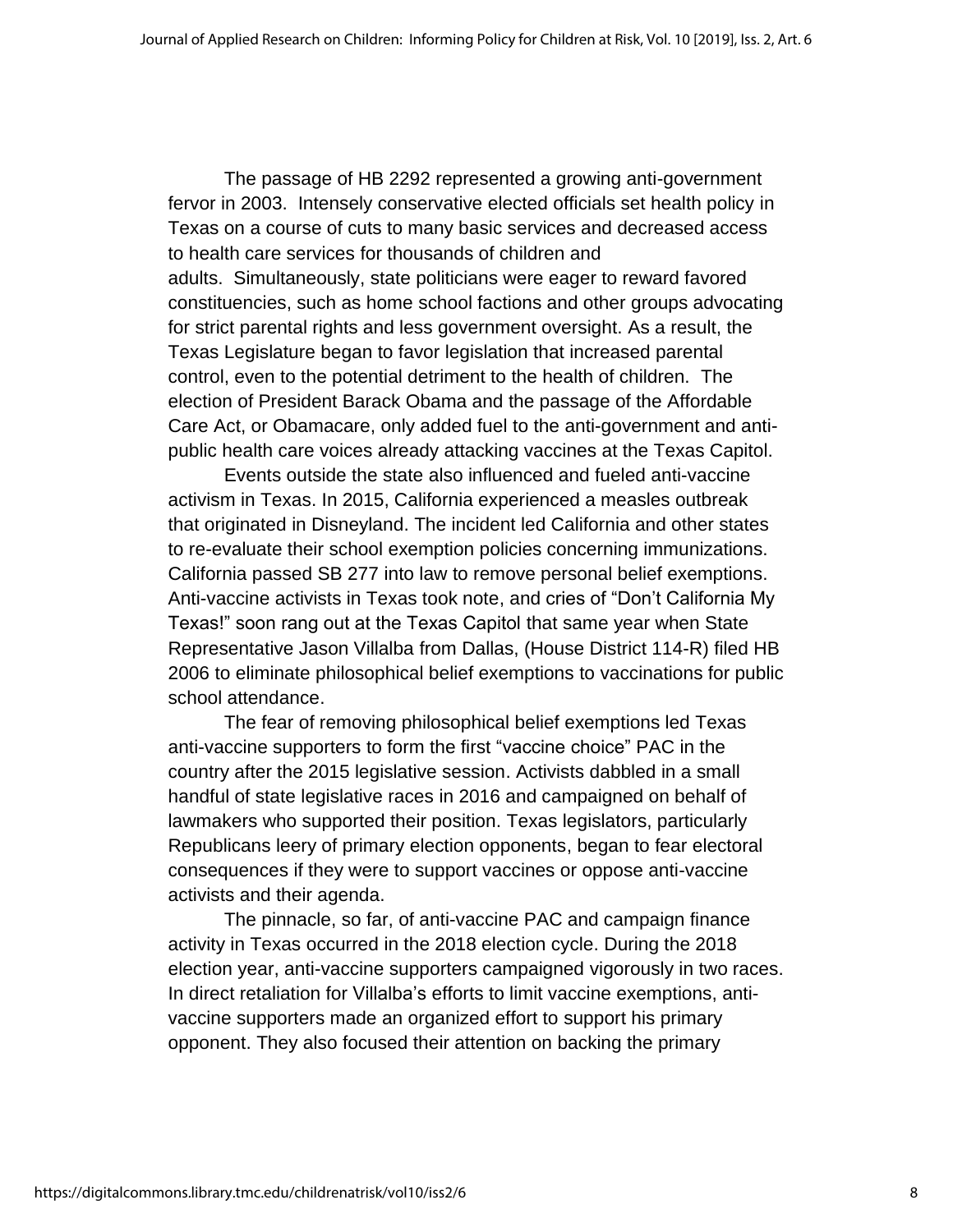opponent running against incumbent State Representative Sarah Davis from West University (House District 134-R), whose district includes the Texas Medical Center, the largest medical center in the world.

This strategy proved ineffective. The more support Republican candidates received from anti-vaccine activists in the primary, the more likely they were to lose in the general election. While Representative Villalba lost his primary election to his challenger, his challenger lost in the general election to her Democratic opponent. Representative Davis, a strong legislative champion for positive immunization policy, won both her primary and general election.

The 2018 midterm election cycle in Texas was the political inverse of the 2002 election and brought Democrats back in record numbers, resulting in greater compromise and less ideological fury. Yet, the 2019 Texas Legislature saw little positive movement on vaccine legislation, despite the reappearance of measles in Texas and an announcement in March that a page on the floor of Texas House of Representatives was diagnosed with an active case of whooping cough. <sup>26</sup> Neither the measles outbreak nor the pertussis case received much attention inside the Capitol building.

## Factors Influencing Anti-vaccine Advocacy in Texas

The political climate in Texas and several factors created an environment that increased the influence of anti-vaccine activists in Texas.

• **Redistricting and one-party rule:** In Texas primary politics, especially Republican primary politics, a few hundred votes or a few thousand dollars can swing the outcome of a legislative race. Legislative districts in Texas are drawn to prevent competition. For two decades, most Texas political races have been determined in the primary. When a politician's only political contest is the primary, they play to primary voters, who are the most extreme voters in both parties. In Texas, the effects of gerrymandering mean that many legislative races are determined in the primary election. Antivaccine activists have learned that a small group of highly organized and mobilized activists can have an outsize impact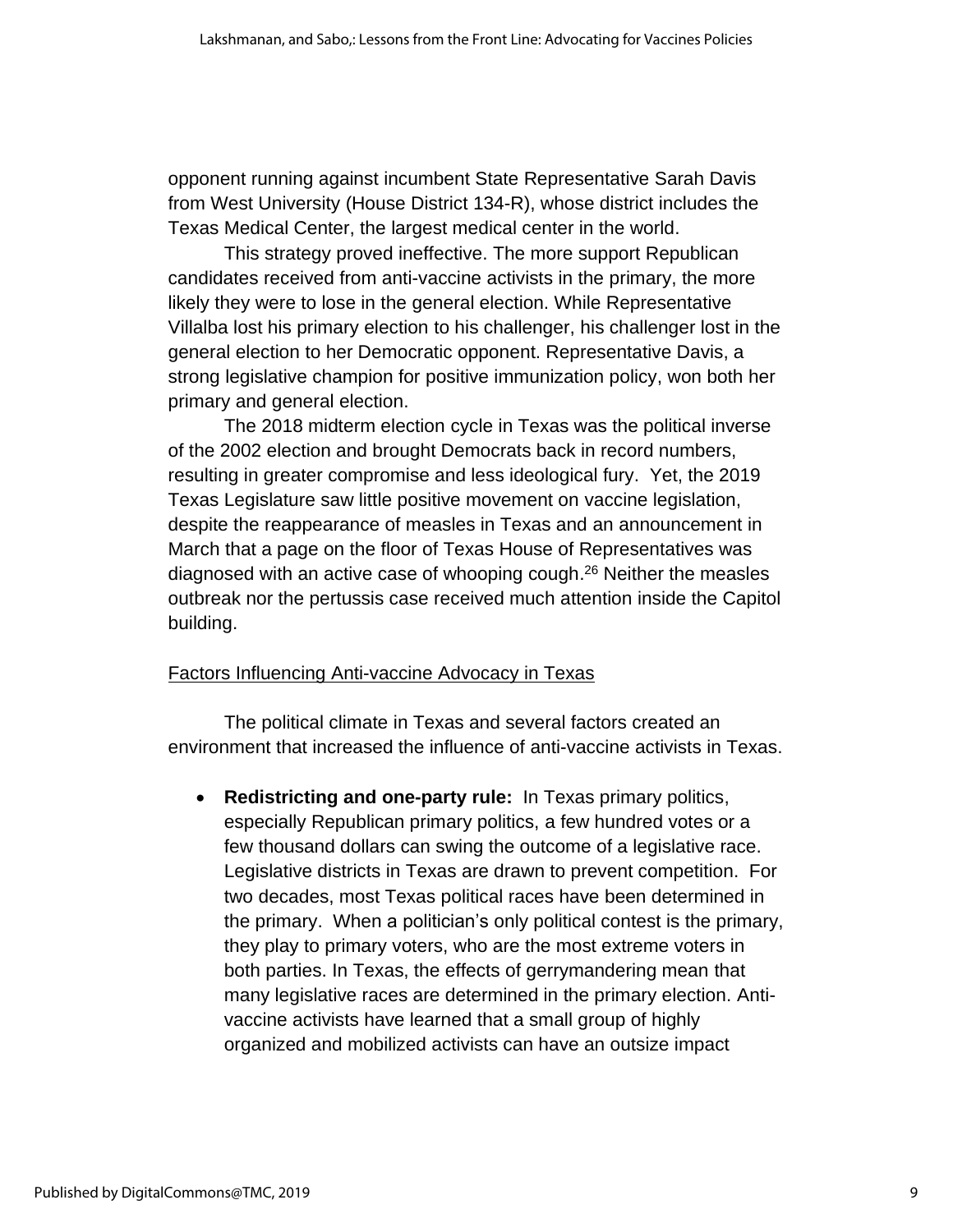during partisan primaries. Elections can be won or lost by a small number of votes. By targeting vulnerable candidates and providing political money and volunteers, anti-vaccine activists have emerged as political operators in traditional and grassroots Republican circles. In Texas, anti-vaccine activists target primary elections to frighten pro-vaccine Republican candidates into silence.

- **Voter apathy:** Pro-vaccine supporters pay less attention compared to anti-vaccine activists to what is happening at the state capitol as it relates to vaccine policies. Anti-vaccine supporters are motivated to engage in the political process because they feel like they have something to fight for. This constituency votes in primaries and general elections. They make small--dollar contributions, block walk, and volunteer for candidates. Antivaccine activists represent a voting block that participates in the primary election process. The voting block has outsized influence and power and creates the illusion that the group is bigger than it is.
- **Powerful allies:** Traditionally, anti-vaccine activists have existed on the political fringes. The new breed of activists aligns with a small yet vocal group of other organizations and anti-establishment legislators within the Republican Party. Instead of operating on the margins, they have inserted themselves into issues such as foster care, child protective services, and medical neglect. They use these kinds of issues, which don't typically involve vaccination policies, as a vehicle to push their anti-vaccination views. Additionally, antivaccine organizations make political financial contributions and share political consultants with other anti-government organizations and activists. While seemingly independent, the anti-vaccine movement is part of a larger web of allied organizations that focus on reducing the size and role of government in the daily lives and choices of citizens.
- **Legislative presence:** In many states, anti-vaccine activists are the single most visible advocates on *any* issue, and this is true in Texas. There is strength and intimidation in numbers. These advocates engage in ongoing and consistent dialogue with legislative offices in state capitols across the country. The sheer volume of phone calls and legislative visits dissuades even the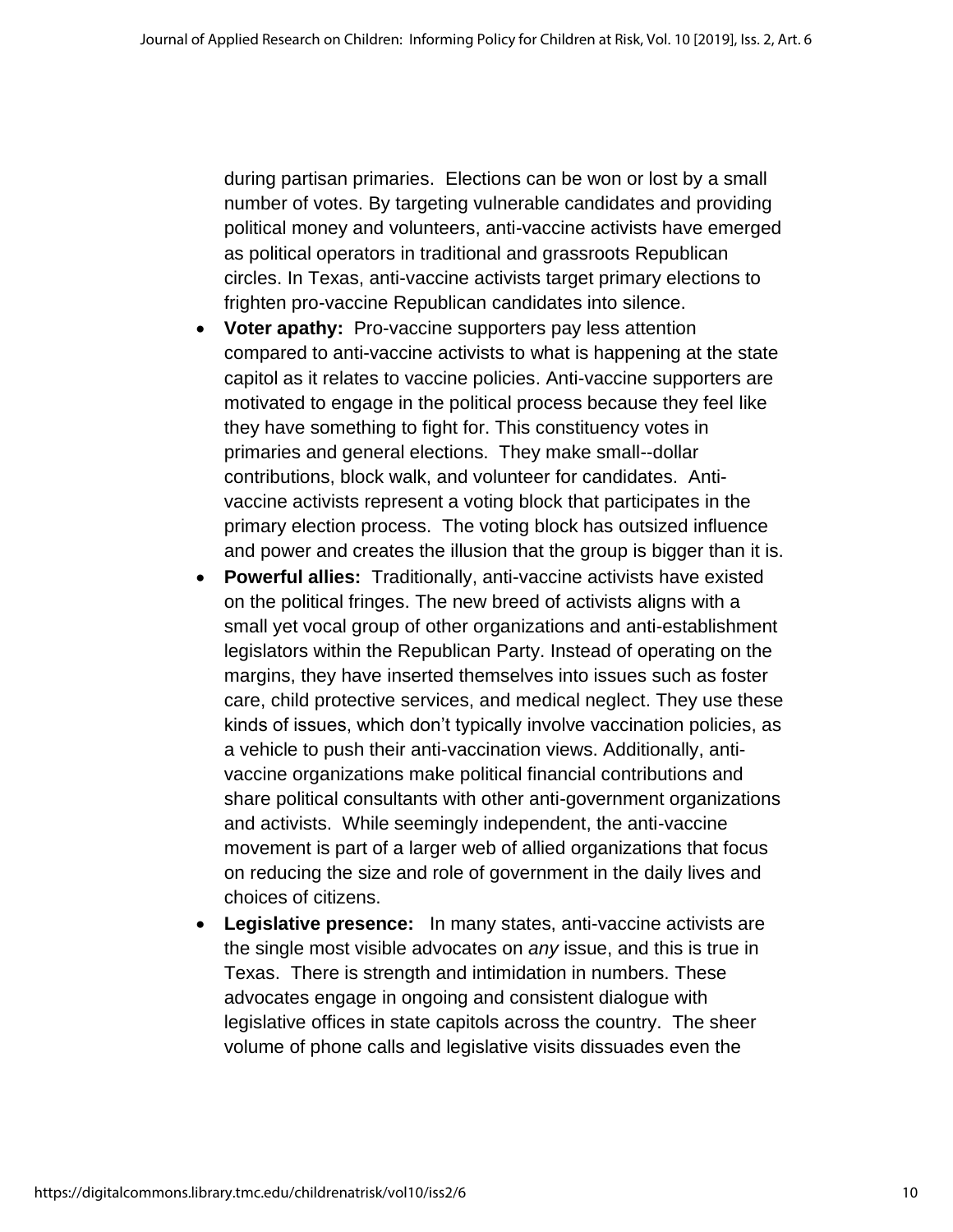most pro-vaccine legislators from filing or voting for good vaccine bills. Legislative offices have reported calls from anti-vaccine activists from all across the country in addition to calls from their home district. Legislators do not want to or cannot deal with hundreds of calls and visits resulting from filing pro-vaccine bills. Anti-vaccine activists used to focus their efforts to stop positive vaccine legislation. In recent years, emboldened anti-vaccine activists have begun to proactively file bills to loosen the exemption process, prevent public health officials from collecting data, and penalize health care professionals who dismiss families from their clinical practice who chose not to vaccinate their children.

• **Ideology that resonates in Texas:** Regardless of party affiliation or ideological identification, policies to loosen vaccine exemptions in Texas and advance other anti-vaccine policy proposals like restricting easy access to vaccines or information are associated with themes of "liberty," "freedom," and increasingly "parental rights." Anti-vaccine sentiment and resulting policies seem to be rooted in a defiance of scientific authority, a belief in personal privilege, and disregard for public health or a neighbor's health. Primary election voters who equate "parental choice" on vaccines with "liberty" and "freedom" will not be swayed with arguments about public health, reduced medical costs, or, as we have seen time and time again in hearing rooms at the Texas Capitol, arguments about lives lost and saved. Politicians are risk averse and are likely to default to the perceived politically safe choice, which includes staying silent on the issue.

## **Broad Support for Vaccines and Immunization Requirements**

Despite the rise of vaccine hesitancy and activities among antivaccine groups, most Americans support immunization and school immunization requirements. In 2015, Reuters/Ipsos reported that "78% of respondents… said all children should be vaccinated unless there is a direct health risk to them from vaccination.<sup>27</sup> More recently, the Pew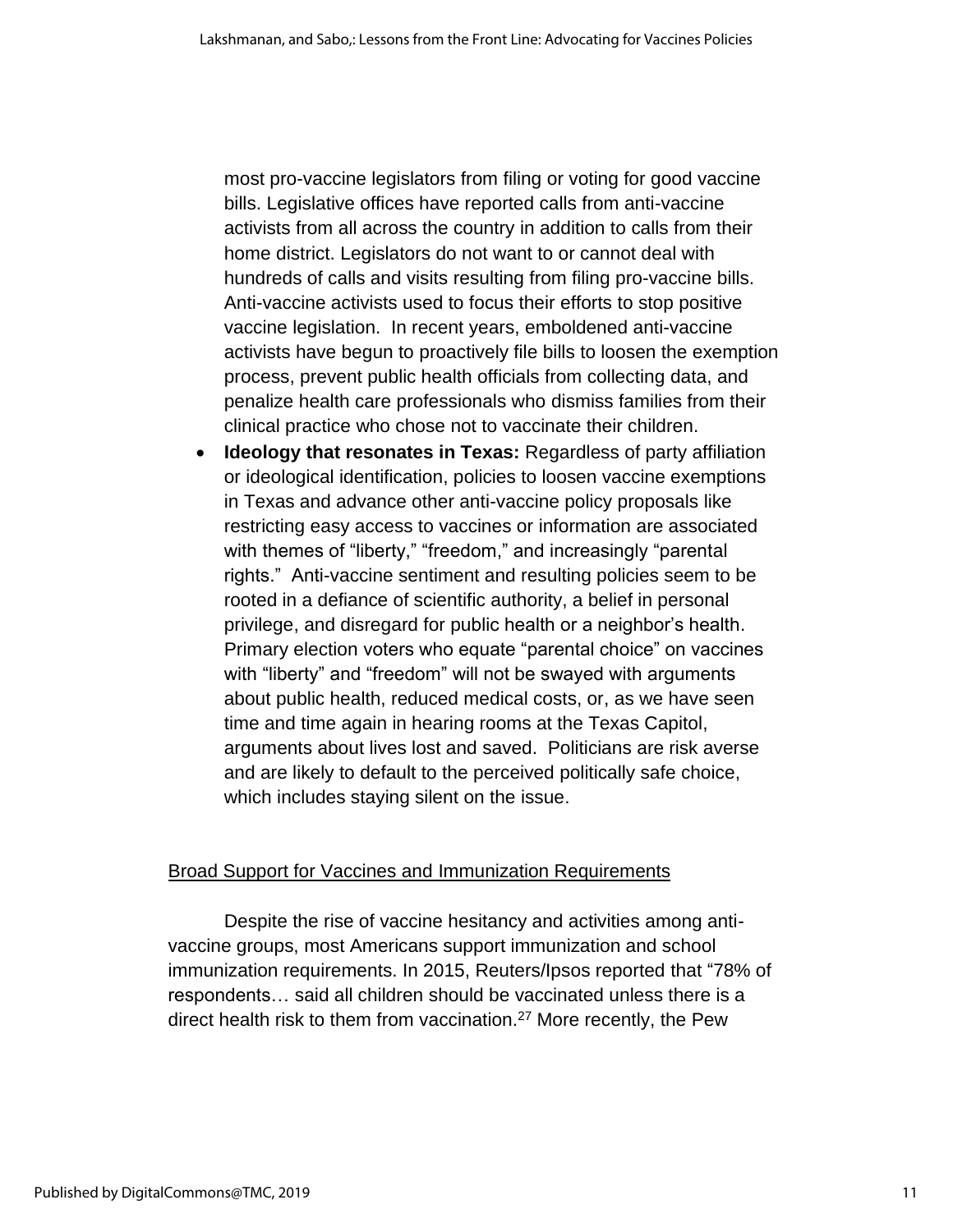Research Center reported that 88% of Americans believe the benefits of vaccination outweigh the risks. $28$ 

Over the years, state immunization laws and policies have had bipartisan support among voters.<sup>29</sup> Blank and Shaw conducted a survey measuring partisan attitudes toward science. The survey examined Americans' views on science in 16 policy areas, including mandatory childhood vaccination policies. Their results showed that self-identified Republicans were just as likely as Democrats to support mandatory vaccination.<sup>30</sup>

Three different statewide polls conducted in 2018 and 2019 reinforce broad support for vaccines. The Texas Public Health Coalition, consisting of more than 30 organizations including the Texas Medical Association, American Cancer Society, The Immunization Partnership, and United Ways of Texas, commissioned a survey by Ragnar Research Partners in July 2018 to better understand the beliefs of voters and to educate policymakers.

The survey measured Republican primary voters' beliefs about vaccines and immunization policy. The rationale for assessing the views of this constituency was three-fold: 1) The Texas GOP represented the majority at the Texas Legislature, 2) all anti-vaccine legislation filed the previous legislative session (2017) was sponsored by members of the majority party, and 3) the 2018 Texas GOP statewide party platform included an anti-vaccination plank.<sup>31</sup> Topics in the survey included school immunization requirements and the government's role in protecting the public's health. The sample size was 750 Republican primary voters across Texas.<sup>32</sup>

Survey results showed that a significant majority of Texas Republican primary voters supported child immunization requirements. Eighty-six percent of respondents supported the law to require school-age children to be vaccinated for school entry. Sixty-seven percent surveyed believed the government has a role in reducing the number of vaccinepreventable deaths. Almost 70% said parents should not be allowed to opt out of school-required vaccines, and almost 80% said schools should be required to report the number of unvaccinated children in public school. Ragnar Research's survey demonstrates that while anti-vaccine activists are vocal and organized and tend to align with the Republican party, their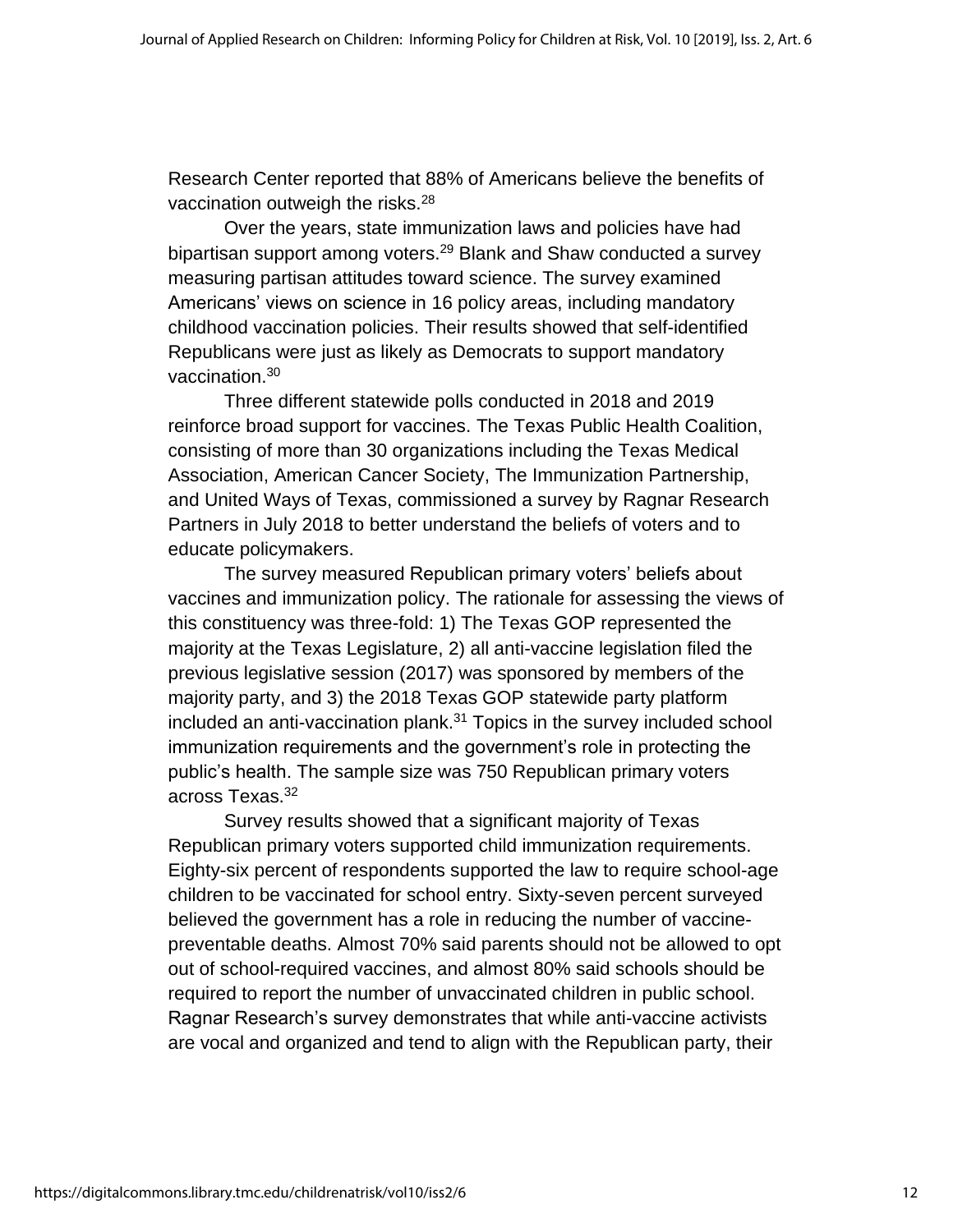views do not represent most Republican voters in Texas. The Texas Lyceum, a nonprofit, nonpartisan group, conducted another poll in 2018. Most respondents (78%) believed children should be vaccinated for school entry, and only 16% stated that parents should be able to opt out of vaccinating their children.<sup>33</sup> Differences among "likely voters" were small, with 22% of Independents, 20% of Republicans, and 16% of Democrats in favor of allowing parents to opt their children out of vaccination.<sup>34</sup>

Earlier in 2019, a University of Texas/*Texas Tribune* poll found that 78% of voters supported school vaccination requirements. Eighty-six percent of Democrats, 73% of Republicans, and 67% of Independents favored vaccine requirements.<sup>35</sup> Survey results show that a majority of Texans support vaccination and vaccination laws.

#### Progress of Pro-immunization Advocates Across Texas

It is difficult to pass legislation in Texas. Like most state legislatures, the system is designed to kill bills rather than to pass them. In the past two legislative cycles, forward progress has slowed, and antivaccine crusading has grown. Instead of making progress to prevent disease, expand vaccine accessibility to vulnerable individuals, and improve data transparency, scientists, doctors, and parents who support vaccination must defend against further attacks on the public's health.

Yet, there is reason to be optimistic. Even though the system is designed to make it difficult to pass bills, Texas has passed several pieces of legislation related to immunization. Immunization advocates and organizations in Texas such as The Immunization Partnership, the state medical and pediatric organizations, and other nonprofit advocacy groups can take credit for passing these bills and preventing bad legislation from advancing. These laws include the country's first meningitis vaccine requirement for college admission and numerous bills and measures that expand access to vaccine and immunization information for children and adults. In the face of unrelenting opposition during the past 2 years, proimmunization advocates in Texas have made remarkable strides to improve the state's immunization policy landscape. Between 2007 to 2019, the Texas Legislature passed more than 20 pieces of positive immunization legislation $36$  (Table 1).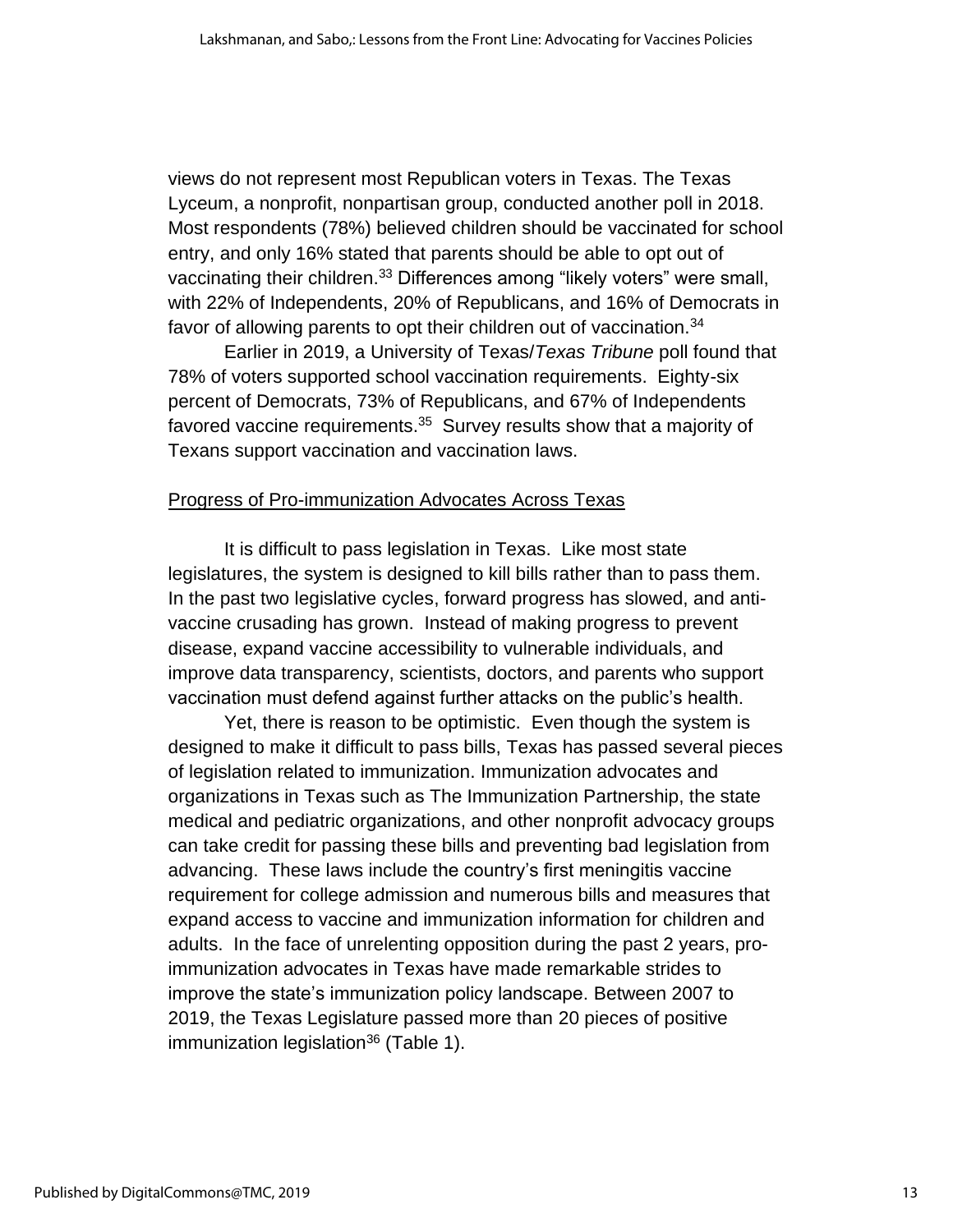| 2007 - 80th Texas Legislative Session |                                                                                                                                                                                                                 |                                        |  |
|---------------------------------------|-----------------------------------------------------------------------------------------------------------------------------------------------------------------------------------------------------------------|----------------------------------------|--|
| <b>Bill</b><br><b>Number</b>          | <b>Legislation Signed into Law</b>                                                                                                                                                                              | <b>Bill Author and</b><br><b>Party</b> |  |
| <b>HB 1059</b>                        | Relating to an immunization awareness<br>program in certain school districts.                                                                                                                                   | Rep. Tan<br>Parker (R)                 |  |
| <b>HB 3184</b>                        | Relating to educating parents about the<br>benefits of immunizing certain children<br>against influenza.                                                                                                        | Rep. Garnet<br>Coleman (D)             |  |
| <b>SB 11</b>                          | Relating to homeland security and protection<br>of the public, including protections against<br>human trafficking; providing penalties.                                                                         | Sen. John<br>Carona (R)                |  |
| <b>SB 811</b>                         | Relating to requiring the Department of State<br>Health Services to allow health care providers<br>to use certain vaccines in the Vaccines for<br>Children program and to the procurement of<br>those vaccines. | Sen. Kyle Janek<br>(R)                 |  |
| <b>SB 204</b>                         | Relating to certain electronic medical records<br>systems.                                                                                                                                                      | Sen. Jane<br>Nelson (R)                |  |
| <b>SB 140</b>                         | Relating to a study of the feasibility of<br>providing immunizations to certain students<br>enrolled in health professional degree<br>programs.                                                                 | Sen. Jane<br>Nelson (R), et al         |  |

| Table 1. Pro-immunization Legislation Passed in Texas (2007-2019) <sup>37</sup> |  |  |  |
|---------------------------------------------------------------------------------|--|--|--|
|                                                                                 |  |  |  |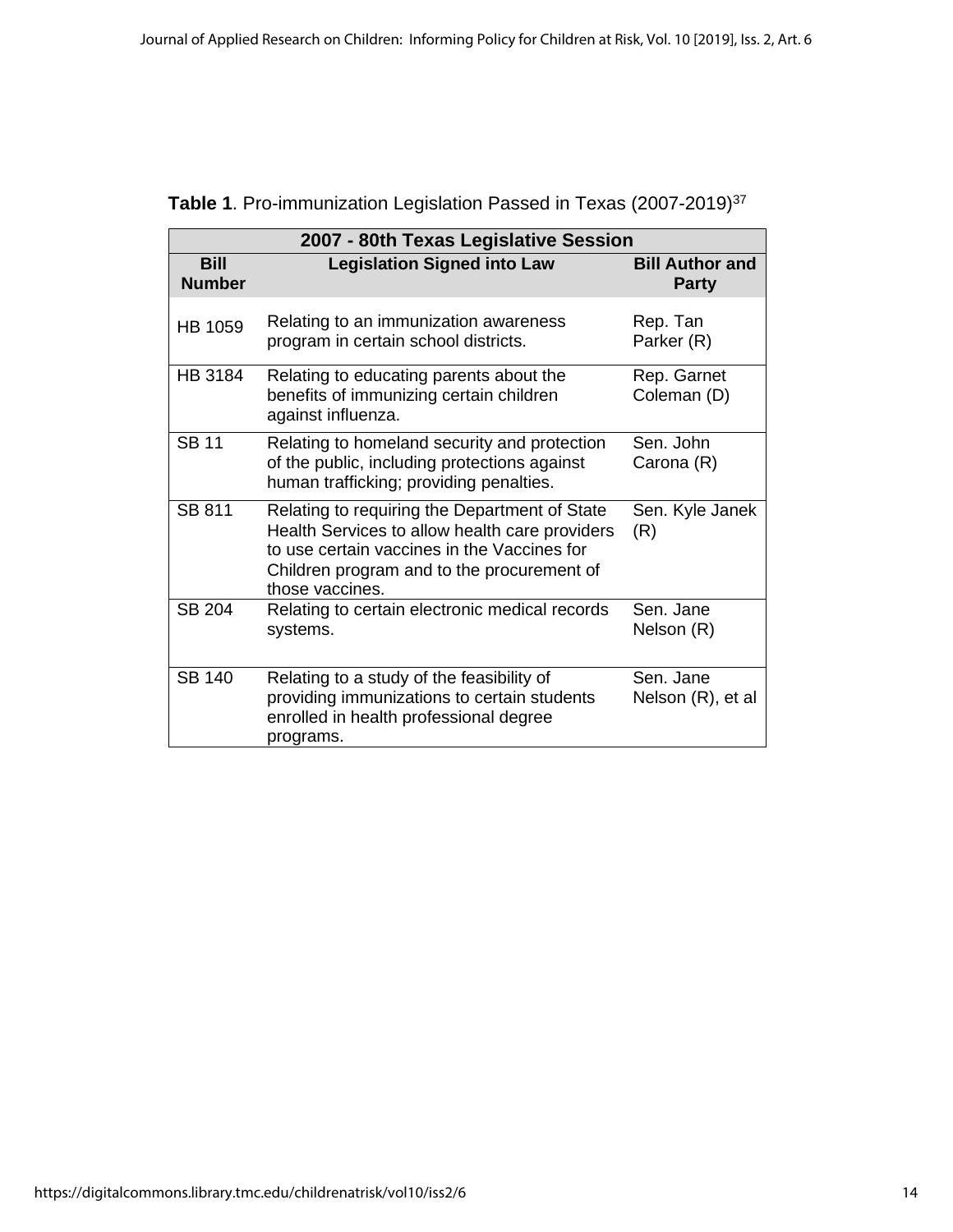# **Table 1** (continued).

| 2009 - 81st Texas Legislative Session |                                                                                                                                                                                                     |                                        |  |
|---------------------------------------|-----------------------------------------------------------------------------------------------------------------------------------------------------------------------------------------------------|----------------------------------------|--|
| <b>Bill</b><br><b>Number</b>          | <b>Legislation Signed into Law</b>                                                                                                                                                                  | <b>Bill Author and</b><br><b>Party</b> |  |
| <b>HB 448</b>                         | Relating to requiring the Department of State<br>Health Services to implement a provider<br>choice system for certain vaccines.                                                                     | Rep. Chuck<br>Hopson (R)               |  |
| HB 1409                               | Relating to the minimum patient age for<br>administration of an influenza vaccination by<br>a pharmacist.                                                                                           | Rep. Chuck<br>Hopson (R)               |  |
| <b>HB 4189</b>                        | Relating to the conduct of compliance<br>programs by institutions of higher education<br>and to the vaccination of students of<br>institutions of higher education against<br>bacterial meningitis. | Rep. Patrick<br>Rose (D)               |  |
| SB 8191                               | Relating to the vaccination against bacterial<br>meningitis of certain first-time students at<br>public and private or independent institutions<br>of higher education.                             | Sen. Wendy<br>Davis (D)                |  |
| <b>SB 291</b>                         | Relating to hepatitis B vaccination for<br>students enrolled in certain health-related<br>courses of study at an institution of higher<br>education.                                                | Sen. Jane<br>Nelson (R)                |  |
| <b>SB 346</b>                         | Relating to information submitted to and<br>maintained in the immunization registry after<br>an individual becomes an adult.                                                                        | Sen. Jane<br>Nelson (R) et al          |  |
| <b>SB 347</b>                         | Relating to the receipt and release of<br>immunization information by the immunization<br>registry in connection with a disaster;<br>providing penalties.                                           | Sen. Jane<br>Nelson (R) et al          |  |
| <b>SB 1328</b>                        | Relating to a study on the feasibility of<br>providing vaccines to first responders<br>deployed to a disaster area.                                                                                 | Sen. Jane<br>Nelson (R)                |  |

<sup>1</sup> *SB 819 was amended onto HB 4189 in the Senate*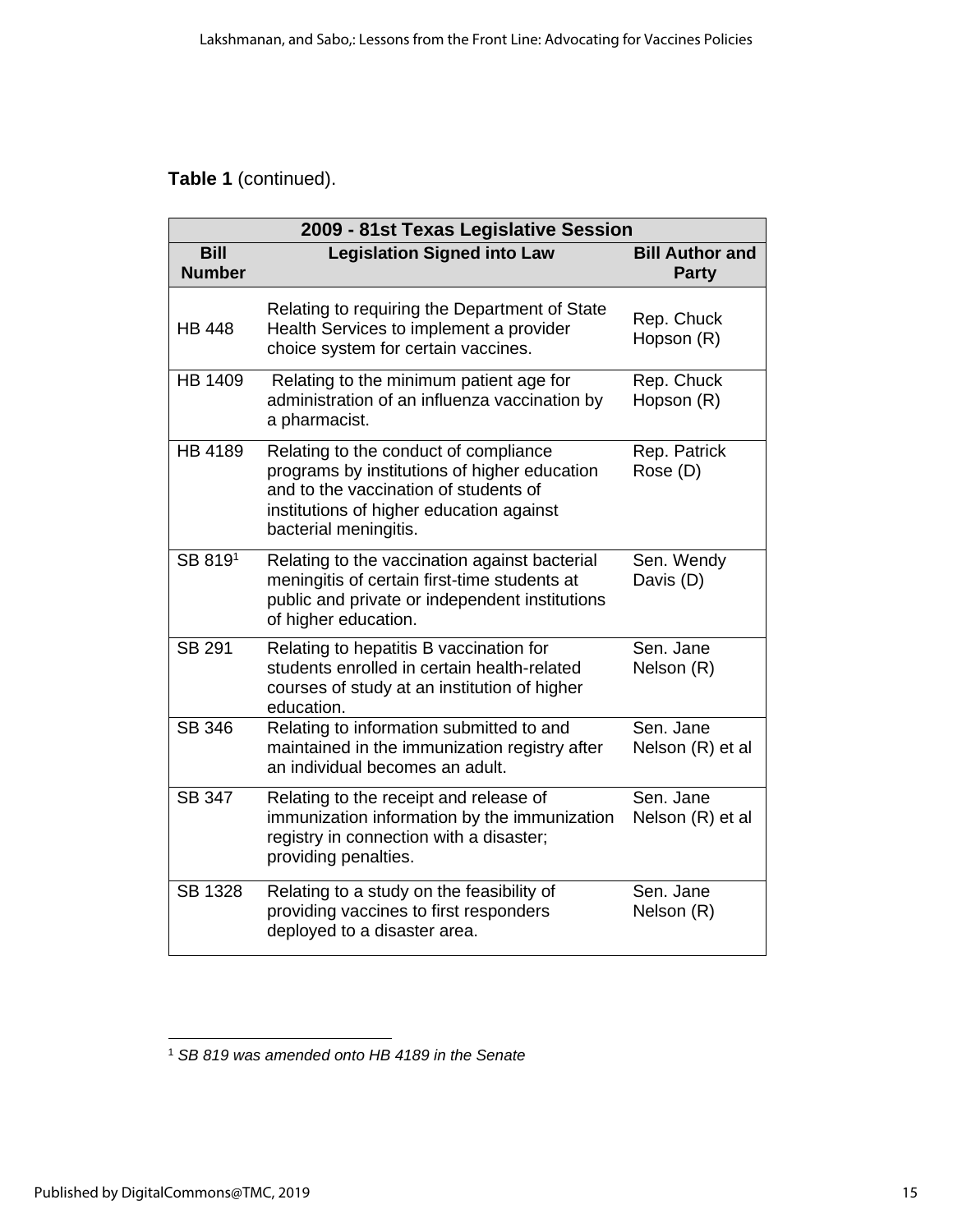# **Table 1** (continued).

| 2011 - 82nd Texas Legislative Session |                                                                                                                                                               |                                        |  |
|---------------------------------------|---------------------------------------------------------------------------------------------------------------------------------------------------------------|----------------------------------------|--|
| <b>Bill</b><br><b>Number</b>          | <b>Legislation Signed into Law</b>                                                                                                                            | <b>Bill Author and</b><br><b>Party</b> |  |
| HB 3336                               | Relating to information regarding pertussis for<br>parents of newborn children.                                                                               | Rep. Garnet<br>Coleman (D)             |  |
| SB 1107                               | Relating to the vaccination against bacterial<br>meningitis of entering students at public and<br>private or independent institutions of higher<br>education. | Sen. Wendy<br>Davis (D) et al          |  |

| 2013 - 83rd Texas Legislative Session |                                                                                                                                                               |                                        |  |
|---------------------------------------|---------------------------------------------------------------------------------------------------------------------------------------------------------------|----------------------------------------|--|
| <b>Bill</b><br><b>Number</b>          | <b>Legislation Signed into Law</b>                                                                                                                            | <b>Bill Author and</b><br><b>Party</b> |  |
| SB 62                                 | Relating to the vaccination against bacterial<br>meningitis of entering students at public and<br>private or independent institutions of higher<br>education. | Sen. Jane<br>Nelson (R)                |  |
| <b>SB 63</b>                          | Relating to consent to the immunization of<br>certain children.                                                                                               | Sen. Jane<br>Nelson (R)                |  |
| <b>SB 64</b>                          | Relating to a policy on vaccine-preventable<br>diseases for licensed child-care facilities.                                                                   | Sen. Jane<br>Nelson (R) et al          |  |

| 2015 - 84th Texas Legislative Session |                                                                                                                                                   |                                        |  |
|---------------------------------------|---------------------------------------------------------------------------------------------------------------------------------------------------|----------------------------------------|--|
| <b>Bill</b><br><b>Number</b>          | <b>Legislation Signed into Law</b>                                                                                                                | <b>Bill Author and</b><br><b>Party</b> |  |
| HB 2171                               | Relating to information maintained in the<br>immunization registry with the consent of an<br>individual after the individual becomes an<br>adult. | Rep. J.D.<br>Sheffield (R) et<br>al    |  |

 $\mathsf{l}$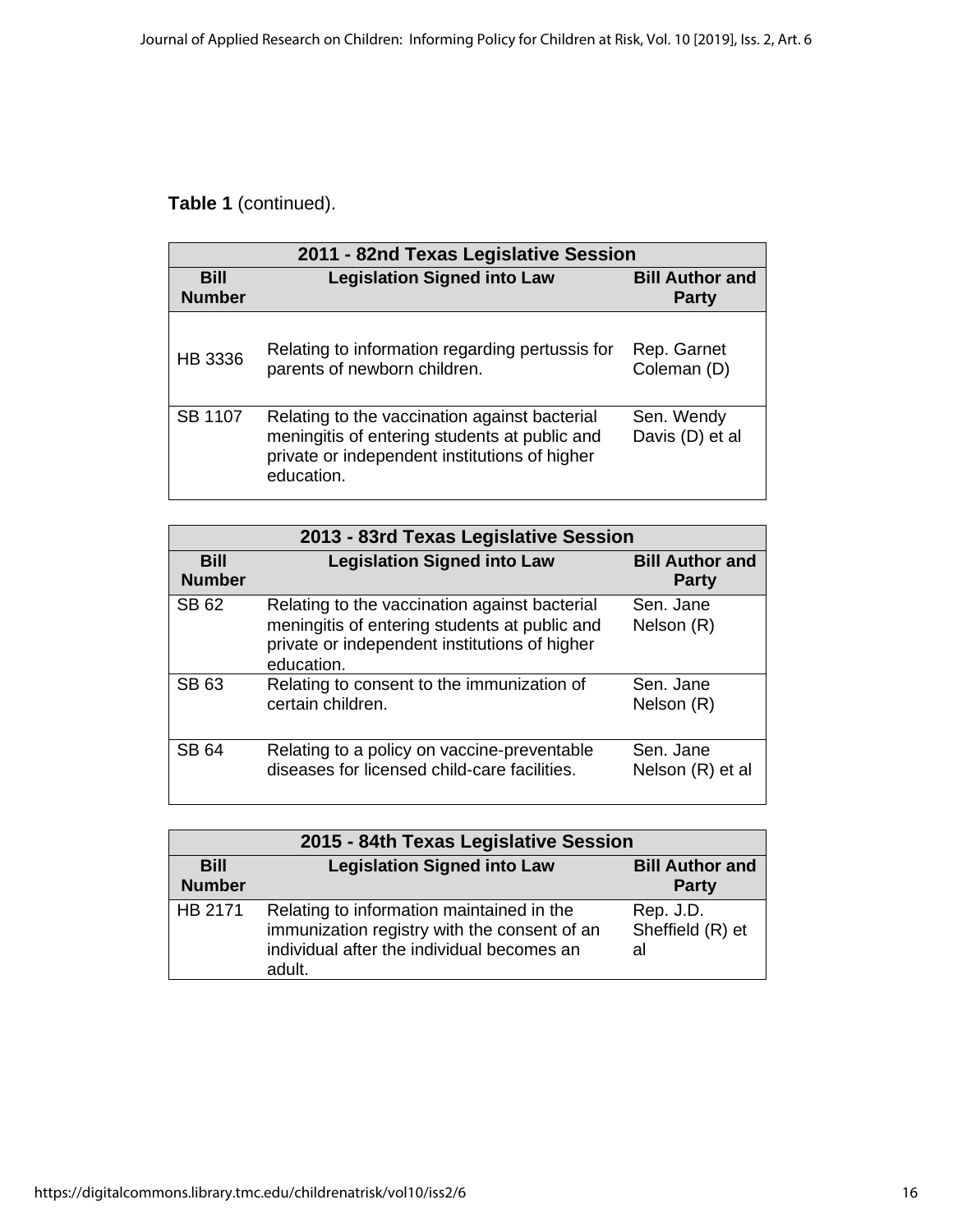## **Table 1** (continued).

| 2017 - 85th Texas Legislative Session |                                    |                                        |
|---------------------------------------|------------------------------------|----------------------------------------|
| <b>Bill</b><br><b>Number</b>          | <b>Legislation Signed into Law</b> | <b>Bill Author and</b><br><b>Party</b> |
|                                       | No bills passed                    |                                        |

| 2019 - 86th Texas Legislative Session |                                                                                                                                                    |                                        |  |
|---------------------------------------|----------------------------------------------------------------------------------------------------------------------------------------------------|----------------------------------------|--|
| <b>Bill</b><br><b>Number</b>          | <b>Legislation Signed into Law</b>                                                                                                                 | <b>Bill Author and</b><br><b>Party</b> |  |
| HB 1256                               | Relating to access by certain persons to a<br>first responder's immunization history.                                                              | Rep. Dade<br>Phelan (R) et al          |  |
| HB 1418                               | Relating to disease prevention and<br>preparedness information for emergency<br>medical services personnel on certification or<br>recertification. | Rep. Dade<br>Phelan (R)                |  |

# **RECOMMENDATIONS FOR ACTION**

Advocates and others working to improve access to vaccines and immunization coverage rates in Texas have learned a lot over the past decade of countering the anti-vaccine movement. Pro-vaccine advocates in Texas have identified and tested several different ways to engage lawmakers and effectively move legislative policies. The recommendations that follow result from our work.

- **1. Stick to a clear and focused message about the positive impacts of vaccines and the destructive power of anti-vaccine activism.** Regardless of their tactics and strategies, anti-vaccine advocates are destined to fail because most voters support strong immunization laws. Recent history in Texas and Oklahoma suggests that anti-vaccine activists may win in Republican primary elections, but they are likely to lose in the general election with its broader range of voters.
- **2. Remain nonpartisan and stick to the science.** Democrats, Republicans, and Independents support vaccines. While others may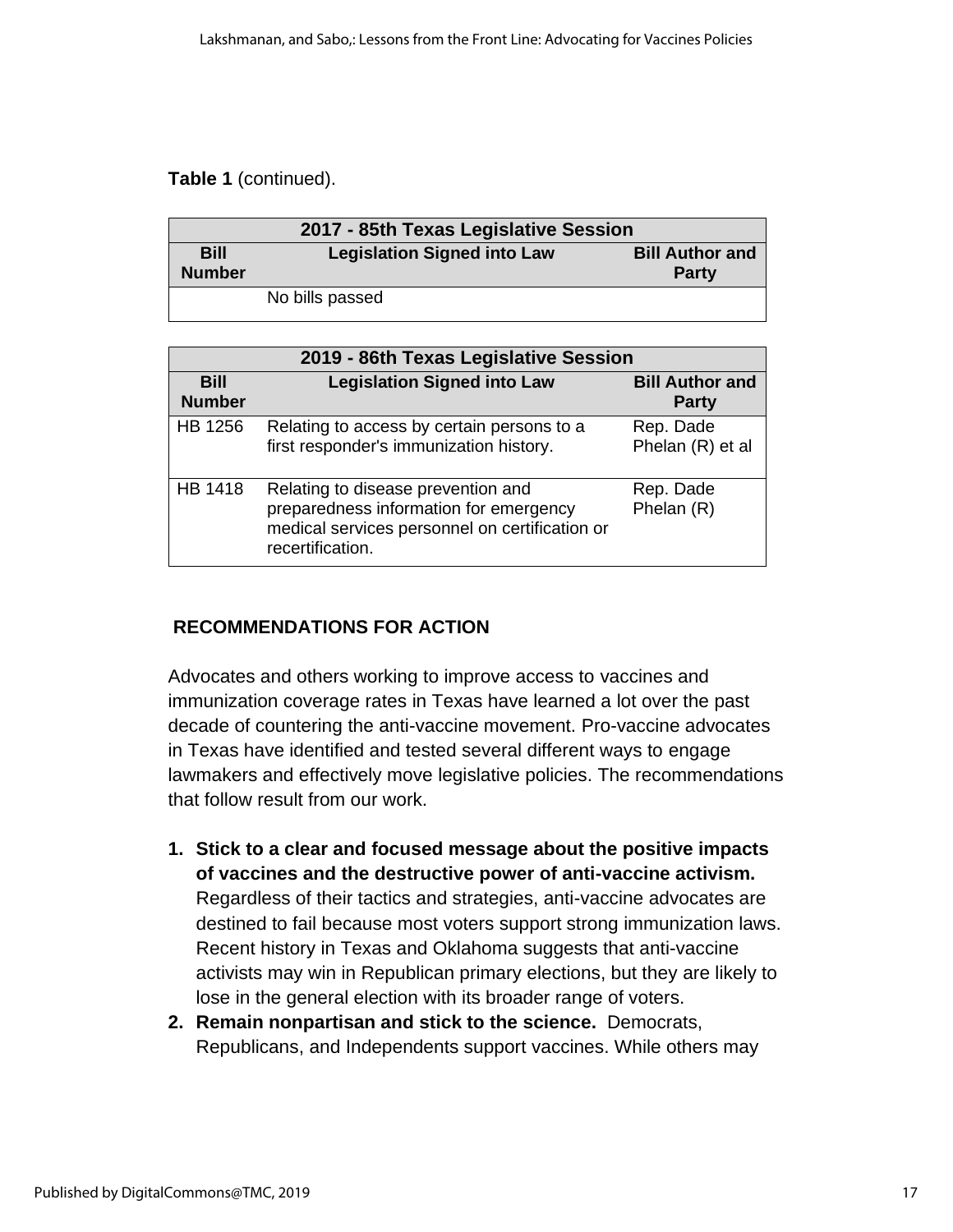attempt to use vaccination to create political division, pro-vaccine advocates must focus on highlighting universal and bipartisan support for vaccines. When pro-vaccine advocates prioritize science-based reform, the research supports their work.

- **3. Leverage state medical and nonprofit networks and work closely with like-minded partners to help create a unified and amplified front.** Texas has a strong network of medical professional organizations and societies, public health experts, nonprofit organizations, and a robust philanthropic community. Additionally, organizations like The Immunization Partnership, a nonprofit, nonpartisan organization solely focused on immunization education, advocacy, and policy, collaborates frequently with other organizations to advance effective immunization legislation and stop bad legislation. Health care professionals are a critical component of the network and must remain visible and vocal advocates at the state capitol and in front of lawmakers. Their personal expertise and experience lend credibility and a different perspective to decision makers.
- **4. Create a rapid response grassroots network.** Lawmakers need to see constituents and hear their personal stories inside the capitol and in their district offices. Pro-vaccine advocates should organize community supporters through social media and list serves to activate people to take action through phone calls, emails, or personal visits during legislative sessions, legislative hearings, or town hall meetings. Because anti-vaccine groups are very active, vocal, and present, legislators are often left with the erroneous impression that they are bigger than they actually are. If pro-vaccine supporters fail to communicate to legislators their support for vaccines, then legislators will fail to see the issue as important. Vaccine advocates must be persistent. Texas is fortunate to have Immunize Texas, a statewide grassroots network of people representing the community perspective. Grassroots voices along with medical and policy experts' voices lead to an effective and powerful combination.
- **5. Stay vigilant at the local and state levels.** The state capitol is not the only place anti-vaccine activists are working to reform immunization policies. Cities, counties, and school districts are also under constant pressure from anti-vaccine activists looking to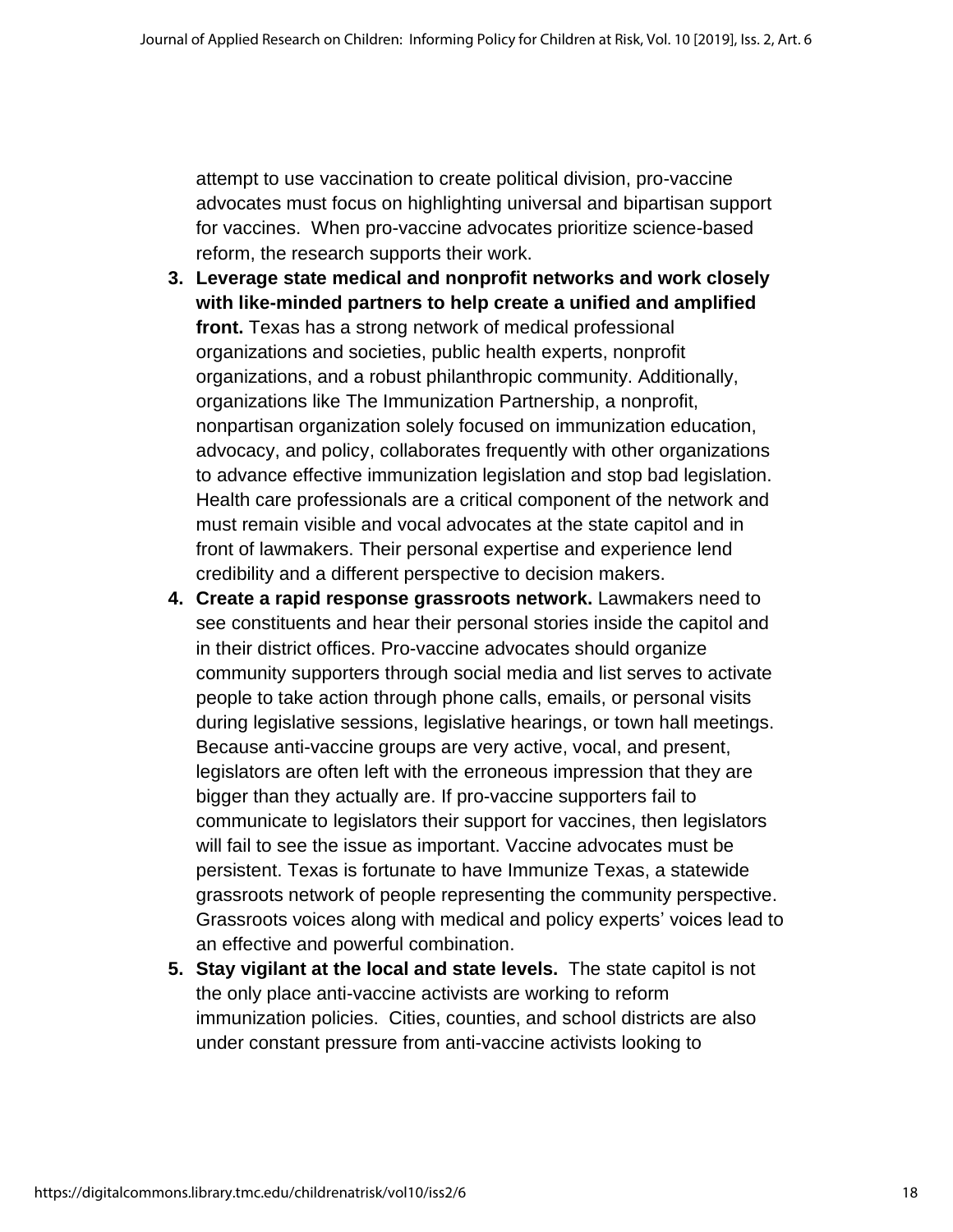circumvent or compromise state law. The job of pro-vaccine advocates is often to provide political cover for politicians who genuinely want to support vaccination. Without public support, elected officials are hesitant to wade into a controversial issue like vaccination. Elected officials, in turn, have a duty to protect the public's health by supporting positive immunization legislation. Policy makers must avoid relying on misinformation and false narratives propagated by antivaccine activists to base their policy decisions. Support for weak or lax immunization policies can lead to public health security risks.

**6. Create an effective social media strategy.** The battle to distribute accurate information about vaccines is happening online.The tactics anti-vaccine activists use is similar to propaganda models. Anti-vaccine activists take to social media and produce high volumes of falsehoods and stories about vaccines and organize quickly to push a rapid succession of negative comments on social media posts that support immunization. They organize online attacks against medical professionals supporting vaccination. <sup>38</sup> Their disinformation campaign is effectively coordinated and is a "firehose" of misinformation. Online platforms create an easy way for anti-vaccine activists to mobilize politically and distribute misinformation. Social media companies such as Facebook and Pinterest have started to take steps to curb antivaccine misinformation. Pinterest, for example, directs viewers searching for vaccine information to "leading public health organizations" and prevents anti-vaccine advertisements on their platform. <sup>39</sup> Pro-vaccine advocates should amplify and maintain a visible and persistent social media presence to promote a positive and public health-oriented vision of vaccines.

Vaccine supporters may consider adopting strategies used to combat the firehose of Russian propaganda. Paul and Matthews suggest measures like showing readers how propagandists manipulate audiences. This, instead of fighting the specific manipulations, can be an effective way to rebut disinformation campaigns. The authors also suggest that, rather than countering the falsehoods themselves, vaccine supporters should increase the flow of persuasive information toward the targeted audience. For example, pro-immunization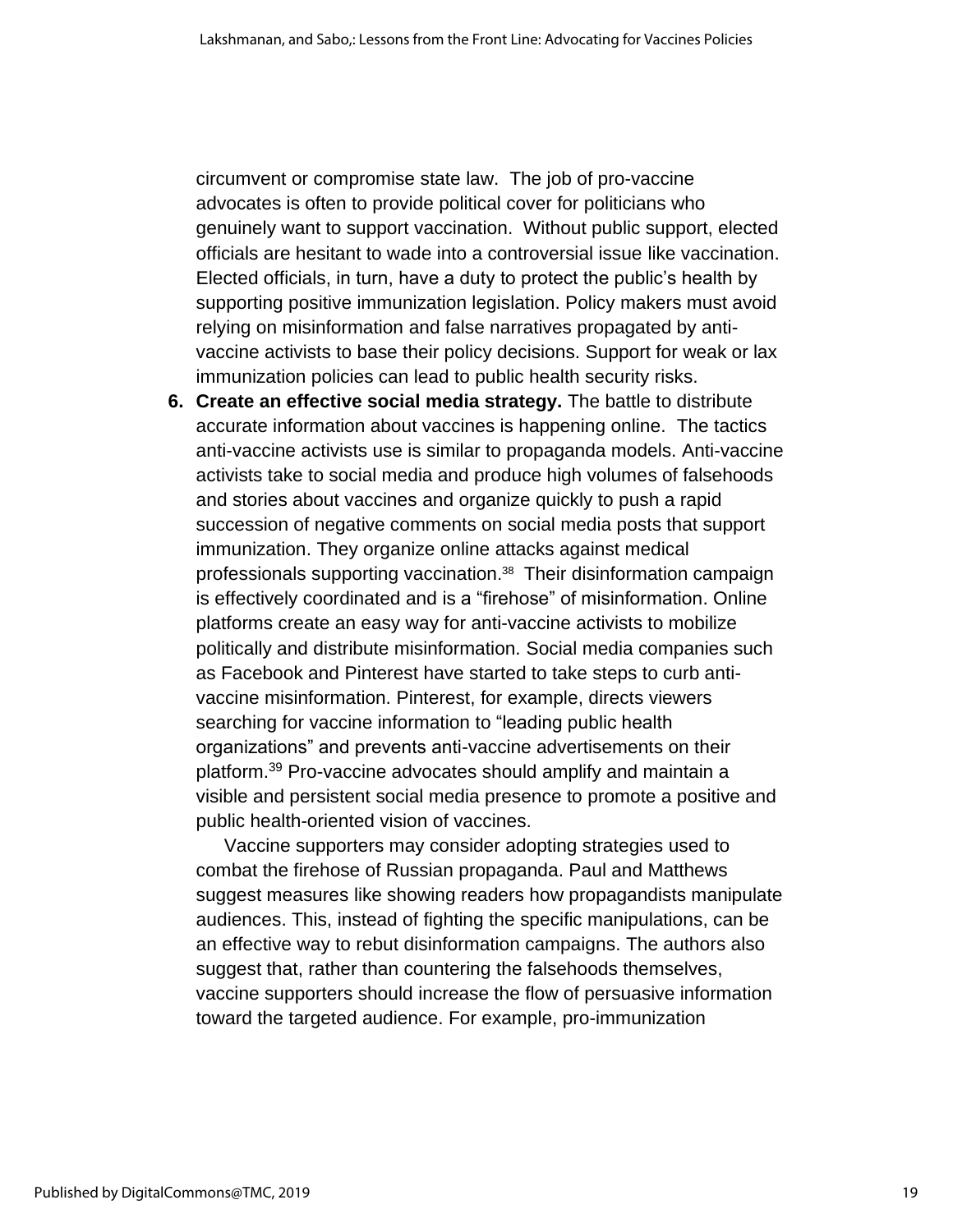advocates should focus on vaccine-hesitant individuals seeking credible and factual information. 40

- **7. Craft stories to advocate effectively.** Medical and public health officials root their discussions in data and rational arguments. Ideological differences occur within political parties, and lawmakers and others often shape discussions and make decisions based on moral intuitions. Liberals and conservatives view their social worlds differently. Matthews et al examined the differences in moral intuitions between political liberals and conservatives using Jonathan Haidt's moral foundation framework. Their work suggests that messaging is nuanced even when messaging to legislators within the same political party. Understanding the spectrum of ideological perspectives and crafting messaging to appeal to both liberals and conservatives within parties can help create consensus. 41
- **8. Be politically present and visible.** Anti-vaccine activists are increasingly involved in political campaigns as donors and volunteers. Texas anti-vaccine activists have attended the Democratic and Republican state conventions and successfully managed to get an anti-vaccine plank adopted in the Texas Republican Party's 2018 platform. Pro-vaccine advocates must match this engagement and enthusiasm. Advocates in Texas must strengthen trust among politicians and show vaccines are a politically safe issue. Pro-vaccine organizations should consider creating 501(c)(4)s or PACs to facilitate participation in electoral activities.
- **9. Raise public awareness.** Most Texans have no idea that vaccines are under attack at their legislature. Most Texans do not consider how vaccines have benefitted their lives. In many ways, the invisible power of vaccines is a barrier to engaging pro-vaccine advocates. An effective communications campaign can create political will to counter the anti-vaccine movement. Americans will support candidates who support vaccines.
- **10.Obtain funding to build infrastructure and a national network.**  Pro-immunization advocates in state capitols can and do win, but they need more resources to be successful in the long term. Pro-vaccine advocates across the states need better funding to build out the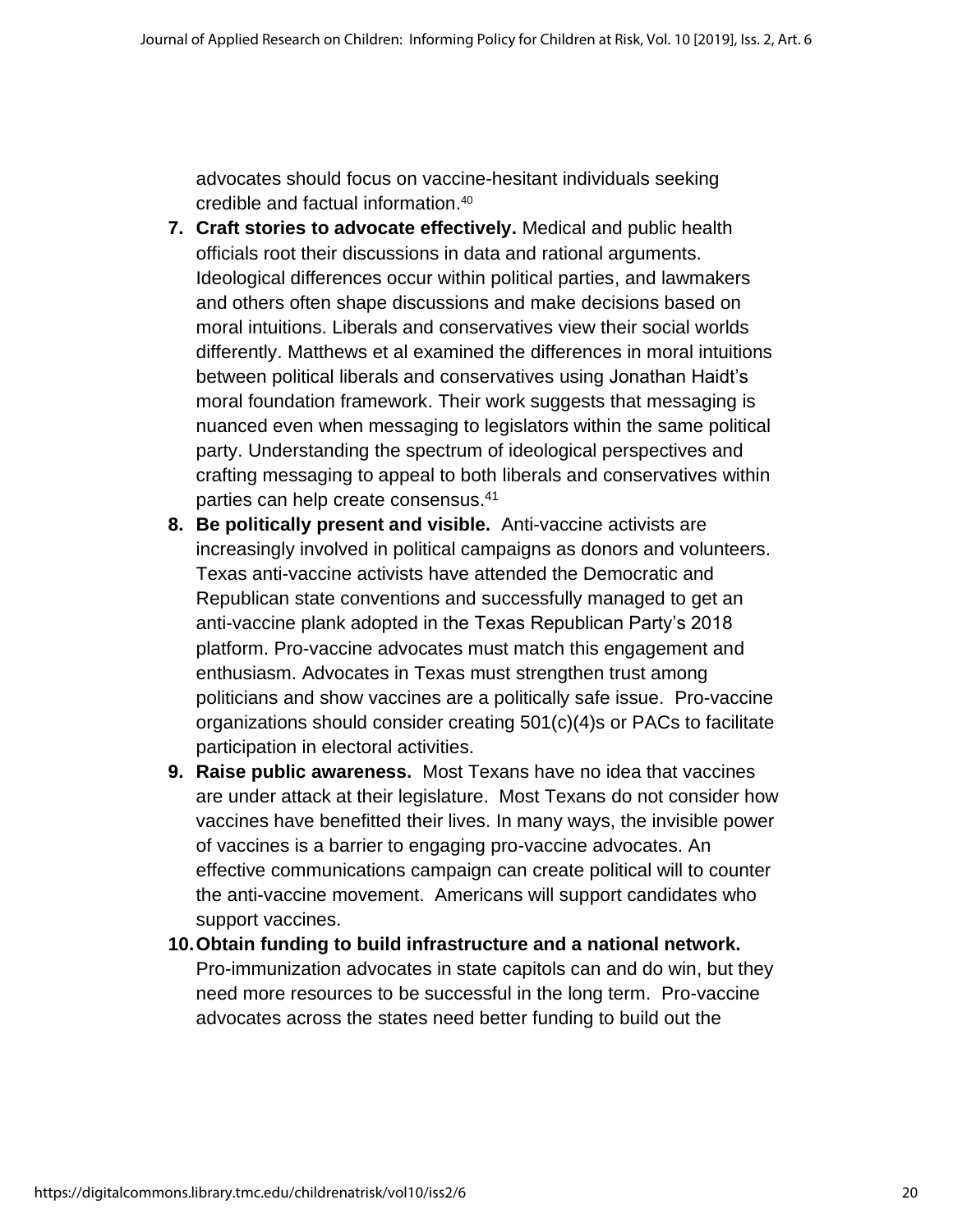current infrastructure to allow advocates to increase their numbers and share best practices, ideas, model legislation, and research.

### **CONCLUSION**

The anti-vaccination movement in Texas has long been a loud and comparatively small group of individuals seeking to prevent strong immunization laws. Prior to 2015, anti-vaccine activists routinely attempted to block positive legislation but did not proactively file their own bills. The dynamics changed in 2015 when a Texas representative filed a bill to eliminate philosophical belief exemptions to vaccinations for public school attendance. Anti-vaccine activists reacted by filing their own bills in the following legislative sessions yet failed to move bills through the legislative process.

Despite the opposition, immunization champions and advocates in Texas have achieved policy success in the past decade. Even though provaccine advocates in Texas work in a challenging political environment, they have managed to pass over a dozen bills since 2007.

Vaccine advocates across the country can build an organized network to improve public health and prevent the reemergence of vaccinepreventable diseases. Supporters can promote survey findings that show most people, regardless of political affiliation, support immunization. They must continue to be vocal and actively engage in the policy-making process. Vaccine supporters must be able to message to ideological differences within each party to reassure lawmakers they will not lose on this issue by supporting it. They should educate and share personal stories with lawmakers about the public health benefits of vaccination.

To shift the vaccine narrative away from the anti-vaccine community, lawmakers must see that most constituents support positive vaccination policies. Vaccine supporters must hold lawmakers accountable through active citizen engagement to ensure that lawmakers are basing their policy decisions on factual and scientific information and not misinformation or false narratives. The unification of vaccine advocates, medical experts, and the grassroots community is a powerful force to represent the public health value of vaccination.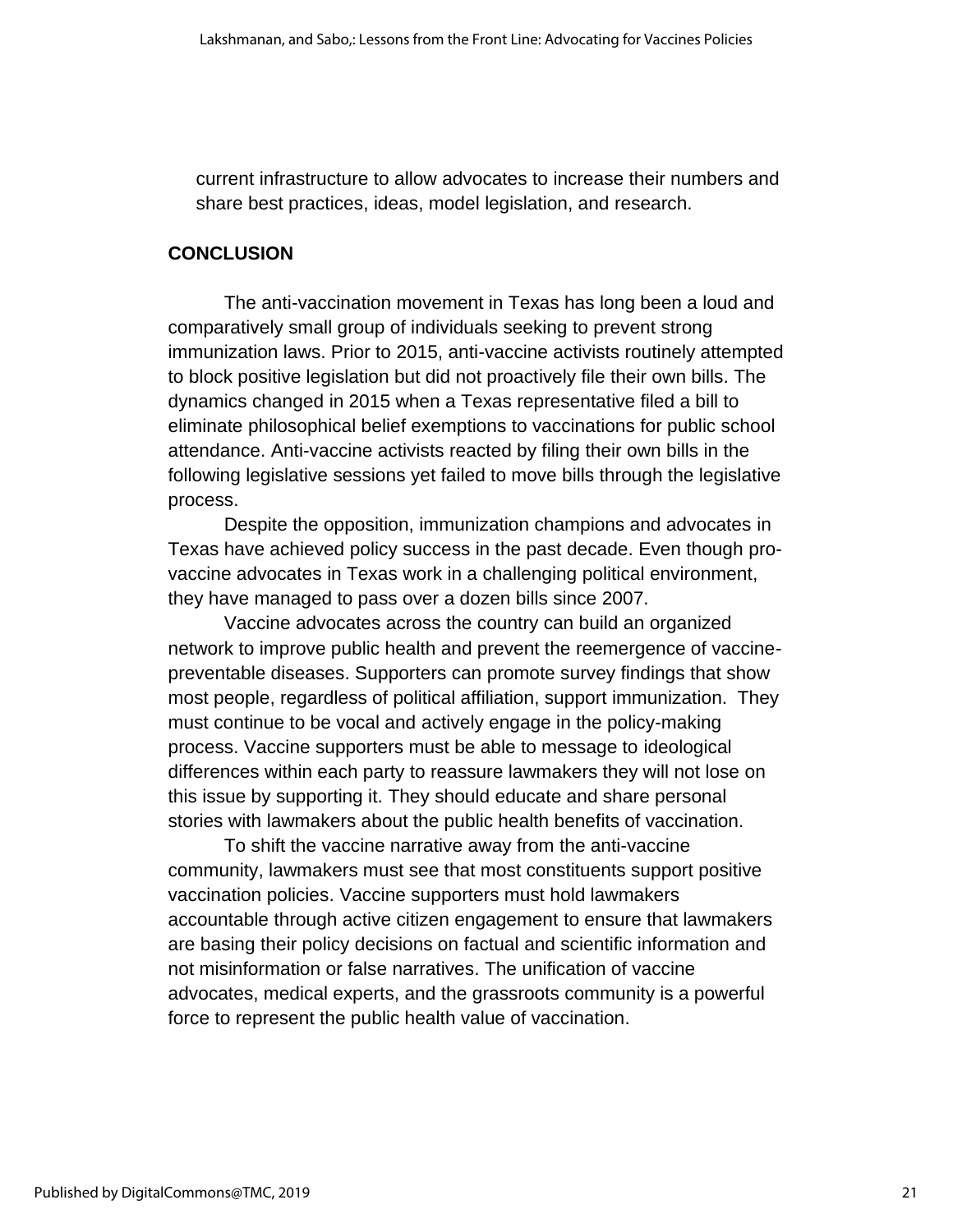#### References

<sup>1</sup> Centers for Disease Control and Prevention. Ten great public health achievements-- United States, 2001-2010. *MMWR Morb Mortal Wkly Rep*. 2011;60(24):814-818. [https://www.cdc.gov/mmwr/preview/mmwrhtml/mm6019a5.htm.](https://www.cdc.gov/mmwr/preview/mmwrhtml/mm6019a5.htm) Accessed April 9, 2020.

<sup>2</sup> Whitney CG, Zhou F, Singleton J, Schuchat A. Benefits from immunization during the Vaccines for Children Program era--United States, 1994-2013. *MMWR Morb Mortal Wkly Rep*. 2014;63(16);352-355.

[https://www.cdc.gov/mmwr/preview/mmwrhtml/mm6316a4.htm.](https://www.cdc.gov/mmwr/preview/mmwrhtml/mm6316a4.htm) Accessed April 9, 2020.

<sup>3</sup> Meissner HC. Why is herd immunity so important? *AAP News.* 2015;36(5). [https://www.aappublications.org/content/36/5/14.1.](https://www.aappublications.org/content/36/5/14.1) Accessed April 9, 2020

<sup>4</sup> US Dept of Health and Human Services. Vaccines protect your community. [https://vaccines.gov/basics/work/protection.](https://vaccines.gov/basics/work/protection) Accessed April 9, 2020.

<sup>5</sup> BBC News. How a wrong injection helped cause Samoa's measles epidemic. [www.bbc.com/news/world-asia-50625680.](http://www.bbc.com/news/world-asia-50625680) Published December 2, 2019. Accessed April 9, 2020.

<sup>6</sup> World Health Organization and UNICEF. Samoa: WHO and UNICEF estimates of national immunization

coverage. [www.who.int/immunization/monitoring\\_surveillance/data/wsm.pdf.](http://www.who.int/immunization/monitoring_surveillance/data/wsm.pdf) Published July 2, 2019. Accessed April 9, 2020.

<sup>7</sup> @somoagovt (Government of Somoa). "Latest update: 5,154 measles cases have been reported since the outbreak with 74 recorded in the last 24 hours. To date, 72 measles related deaths have been recorded. VACCINATION UPDATE: As of 13 Dec, 93% of population have been vaccinated." *Twitter.* December 13, 2019; 7:56 pm. [https://twitter.com/samoagovt/status/120566780271712256.](https://twitter.com/samoagovt/status/120566780271712256) Accessed April 9, 2020.

<sup>8</sup> Landrigan PJ. Epidemic measles in a divided city. *JAMA.* 1972;221(6):567. doi: 10.1001/jama.1972.03200190013003.

<sup>9</sup> Hinman AR, Orenstein WA, Schuchat A. Vaccine-preventable diseases, immunizations, and the Epidemic Intelligence Service. *Am J Epidemiol*. 2011;174(11)(suppl):S16-S22. *https://Academic.oup.com/Aje/Article/174/suppl\_11/S16/106995.* Accessed April 9, 2020.

<sup>10</sup> National Conference of State Legislatures. States with religious and philosophical exemptions from school immunization requirements. [http://www.ncsl.org/research/health/school-immunization-exemption-state-laws.aspx.](http://www.ncsl.org/research/health/school-immunization-exemption-state-laws.aspx) Published January 3, 2020. Accessed April 9, 2020.

<sup>11</sup> Offit PA. *Deadly Choices: How the Anti-vaccine Movement Threatens Us All*. New York, NY: Basic Books; 2011.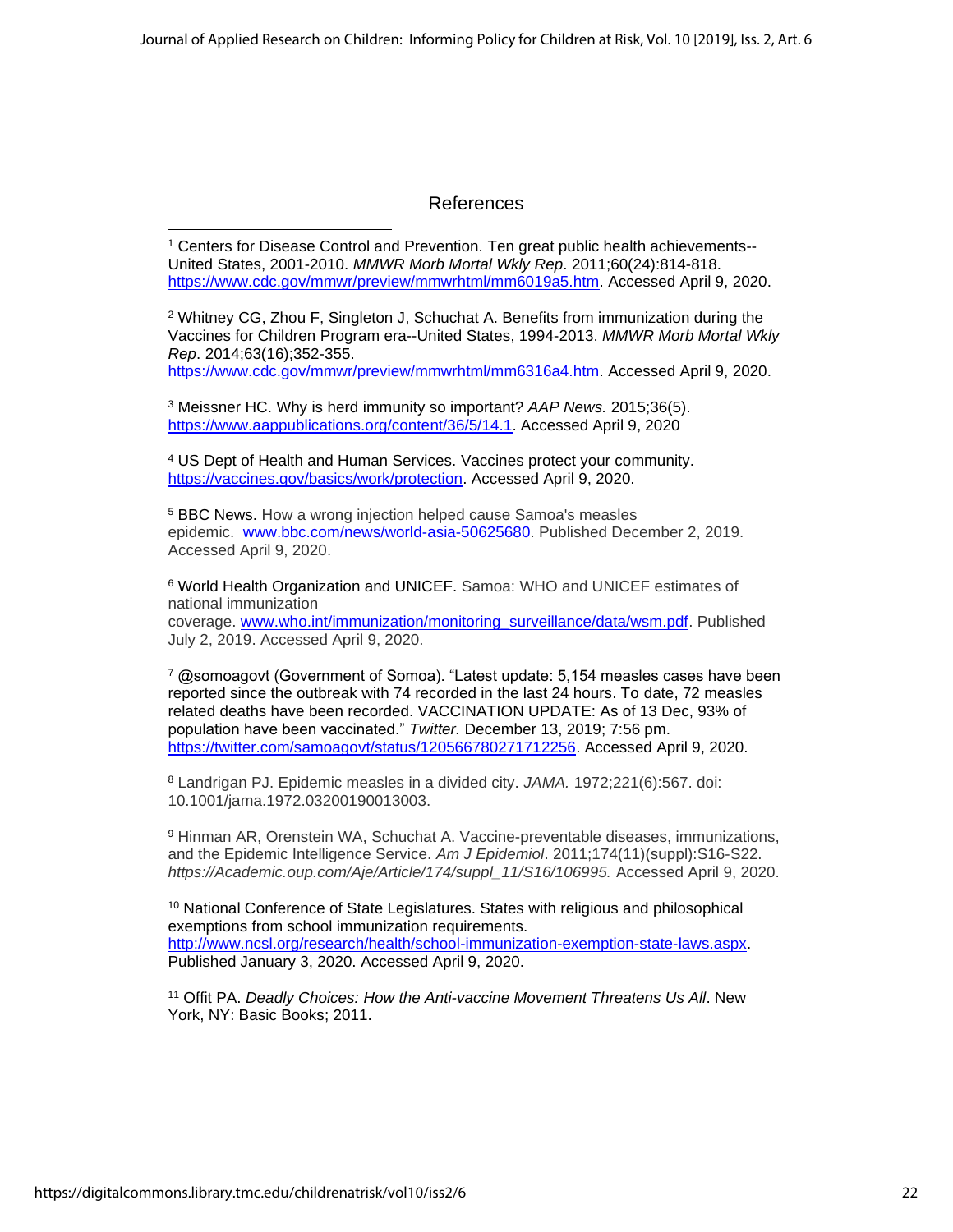<sup>12</sup> World Health Organization. Vaccine market. [www.who.int/immunization/programmes\\_systems/procurement/market/en/.](http://www.who.int/immunization/programmes_systems/procurement/market/en/) Accessed April 9, 2020.

<sup>13</sup> American Academy of Pediatrics. Vaccine hesitant parents. [www.aap.org/en](http://www.aap.org/en-us/advocacy-and-policy/aap-health-initiatives/immunizations/Pages/vaccine-hesitant-parents.aspx)[us/advocacy-and-policy/aap-health-initiatives/immunizations/Pages/vaccine-hesitant](http://www.aap.org/en-us/advocacy-and-policy/aap-health-initiatives/immunizations/Pages/vaccine-hesitant-parents.aspx)[parents.aspx.](http://www.aap.org/en-us/advocacy-and-policy/aap-health-initiatives/immunizations/Pages/vaccine-hesitant-parents.aspx) Accessed April 9, 2020.

<sup>14</sup> CBS News. Anti-vaccine moms speak out amid fierce backlash. [www.cbsnews.com/news/anti-vaccine-moms-speak-out-amid-fierce-backlash/.](http://www.cbsnews.com/news/anti-vaccine-moms-speak-out-amid-fierce-backlash/) Published February 22, 2015. Accessed April 9, 2020.

<sup>15</sup> Allen A. How the anti-vaccine movement crept into the GOP mainstream. *Politico.* [https://www.politico.com/story/2019/05/27/anti-vaccine-republican-mainstream-1344955.](https://www.politico.com/story/2019/05/27/anti-vaccine-republican-mainstream-1344955) Published May 27, 2019. Updated May 29, 2019. Accessed April 9, 2020.

<sup>16</sup> Tully T, Otterman S, Hoffman J. How anti-vaccine activists doomed a bill in New Jersey. *New York Times*. [www.nytimes.com/2020/01/16/nyregion/nj-vaccinations](http://www.nytimes.com/2020/01/16/nyregion/nj-vaccinations-religious-exemption.html)[religious-exemption.html.](http://www.nytimes.com/2020/01/16/nyregion/nj-vaccinations-religious-exemption.html) Published January 16, 2020. Accessed April 9, 2020.

<sup>17</sup> Brown R. Angry anti-vax mob to NJ lawmakers: 'You are going to hell!'. *New York Post.* nypost.com/2018/04/06/angry-anti-vax-mob-to-nj-lawmakers-you-are-going-to-hell/. Published April 6, 2018. Accessed April 9, 2020.

<sup>18</sup> California Secretary of State. Complete list of recall attempts. http://www.sos.ca.gov/elections/recalls/complete-list-recall-attempts/.Accessed April 9 2020.

<sup>19</sup> Molteni M. How antivax PACs helped shape midterm ballots. *Wired.* http://www.wired.com/story/vaccine-choice-pacs-shaping-the-ballot. Published November 5, 2018. Accessed April 9, 2020.

<sup>20</sup> Kluger J. 'They're chipping away': inside the grassroots effort to fight mandatory vaccines." *Time.* [https://time.com/5606250/measles-cases-rise-fighting-vaccines/.](https://time.com/5606250/measles-cases-rise-fighting-vaccines/) Published June 13, 2019. Accessed April 9, 2020.

<sup>21</sup> Texas Ethics Commission, State of Texas. [www.ethics.state.tx.us/search/QuickViewReport.php.](http://www.ethics.state.tx.us/search/QuickViewReport.php) Accessed April 9, 2020.

<sup>22</sup> Texas Dept of State Health Services. Conscientious exemptions data--vaccine coverage levels. [www.dshs.texas.gov/immunize/coverage/Conscientious-Exemptions-](http://www.dshs.texas.gov/immunize/coverage/Conscientious-Exemptions-Data.shtm#overview)[Data.shtm#overview.](http://www.dshs.texas.gov/immunize/coverage/Conscientious-Exemptions-Data.shtm#overview) Updated February 24, 2020. Accessed April 9, 2020.

<sup>23</sup> Phadke VK, Bednarczyk RA, Salmon DA, Omer SB. Association between vaccine refusal and vaccine-preventable diseases in the United States: a review of measles and pertussis. *JAMA.* 2016;315(11):1149–1158. [https://doi.org/10.1001/jama.2016.1353.](https://doi.org/10.1001/jama.2016.1353) Accessed April 9, 2020.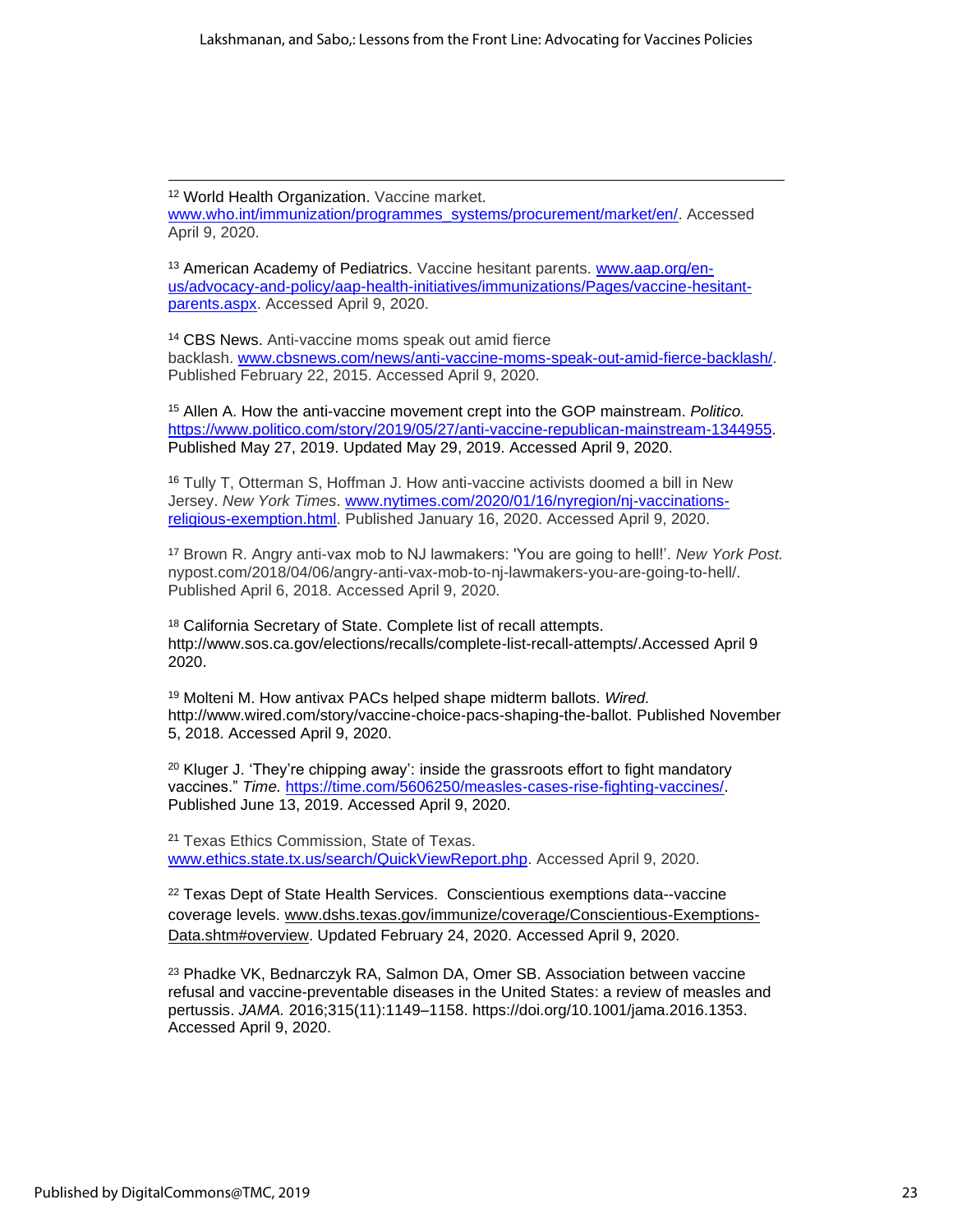<sup>24</sup> Texas Dept of State Health Services. Measles 2019. [www.dshs.state.tx.us/IDCU/disease/measles/Measles-2019.aspx.](http://www.dshs.state.tx.us/IDCU/disease/measles/Measles-2019.aspx) Updated January 22, 2020. Accessed April 9, 2020.

<sup>25</sup> Olive JK, Hotez PJ, Damania A, Nolan MS. "Correction: the state of the antivaccine movement in the United States: a focused examination of nonmedical exemptions in states and counties." *PLoS Med.* 2018;15(7):e1002616.

<sup>26</sup> Weber PJ. Whooping cough case at Texas Capitol leads to vaccinations." *AP News.* [https://apnews.com/02a15275f51d4c638cb2a3c639492770.](https://apnews.com/02a15275f51d4c638cb2a3c639492770) Published March 27, 2019. Accessed April 9, 2020.

<sup>27</sup> Bell A. Big U.S. majority favors mandatory vaccinations: Reuters/Ipsos poll. *Reuters*. [www.reuters.com/article/us-usa-vaccines-poll/big-u-s-majority-favors-mandatory](http://www.reuters.com/article/us-usa-vaccines-poll/big-u-s-majority-favors-mandatory-vaccinations-reuters-ipsos-poll-idUSKBN0LS15720150226)[vaccinations-reuters-ipsos-poll-idUSKBN0LS15720150226.](http://www.reuters.com/article/us-usa-vaccines-poll/big-u-s-majority-favors-mandatory-vaccinations-reuters-ipsos-poll-idUSKBN0LS15720150226) Published February 26, 2015. Accessed April 9, 2020.

<sup>28</sup> Funk C, Kennedy B, Hefferon M. Vast majority of Americans say benefits of childhood vaccines outweigh risks. Pew Research Center*.* [www.pewinternet.org/wp](http://www.pewinternet.org/wp-content/uploads/sites/9/2017/02/PS_2017.02.02_Vaccines_FINAL.pdf)[content/uploads/sites/9/2017/02/PS\\_2017.02.02\\_Vaccines\\_FINAL.pdf.](http://www.pewinternet.org/wp-content/uploads/sites/9/2017/02/PS_2017.02.02_Vaccines_FINAL.pdf) Published February 2, 2017. Accessed April 9, 2020.

<sup>29</sup> Despres S. Vaccines aren't partisan. *Politico Magazine.* [http://www.politico.com/magazine/story/2015/02/vaccines-bipartisan-support-114915.](http://www.politico.com/magazine/story/2015/02/vaccines-bipartisan-support-114915) Published February 4, 2015. Accessed April 9, 2020.

<sup>30</sup> Blank JM, Shaw D. Does partisanship shape attitudes toward science and public policy? The case for ideology and religion. *Ann Am Acad Political Soc Sci.* 2015;658(1):18–35.

<sup>31</sup> Republican Party of Texas. 2018 Republican Party of Texas platform. http://www.texasgop.org/platform. Accessed April 9, 2020.

<sup>32</sup> Texas Medical Association. Survey: GOP voters overwhelmingly support child vaccination laws. [www.texmed.org/Template.aspx?id=48190.](http://www.texmed.org/Template.aspx?id=48190) Published July 24, 2018. Last updated February 14, 2020. Accessed April 9, 2020.

<sup>33</sup> Texas Lyceum. 2018 Texas Lyceum poll. Healthcare, the economy, and the 2018 midterm elections. [http://www.texaslyceum.org/2018-lyceum-poll.](http://www.texaslyceum.org/2018-lyceum-poll) Published July 31, 2018. Accessed April 9, 2020.

<sup>34</sup> Texas Lyceum. 2018 Texas Lyceum poll. Healthcare, the economy, and the 2018 midterm elections. [http://www.texaslyceum.org/2018-lyceum-poll.](http://www.texaslyceum.org/2018-lyceum-poll) Published July 31, 2018. Accessed April 9, 2020.

<sup>35</sup> Ramsey R. Guns are popular with Texans, and so are 'red flag' laws, says UT/TT poll. *Texas Tribune.* [https://www.texastribune.org/2019/03/07/guns-popular-in-texas-so](https://www.texastribune.org/2019/03/07/guns-popular-in-texas-so-are-red-flag-laws-uttt-poll/)[are-red-flag-laws-uttt-poll/.](https://www.texastribune.org/2019/03/07/guns-popular-in-texas-so-are-red-flag-laws-uttt-poll/) Published March 7, 2019. Accessed April 9, 2020.